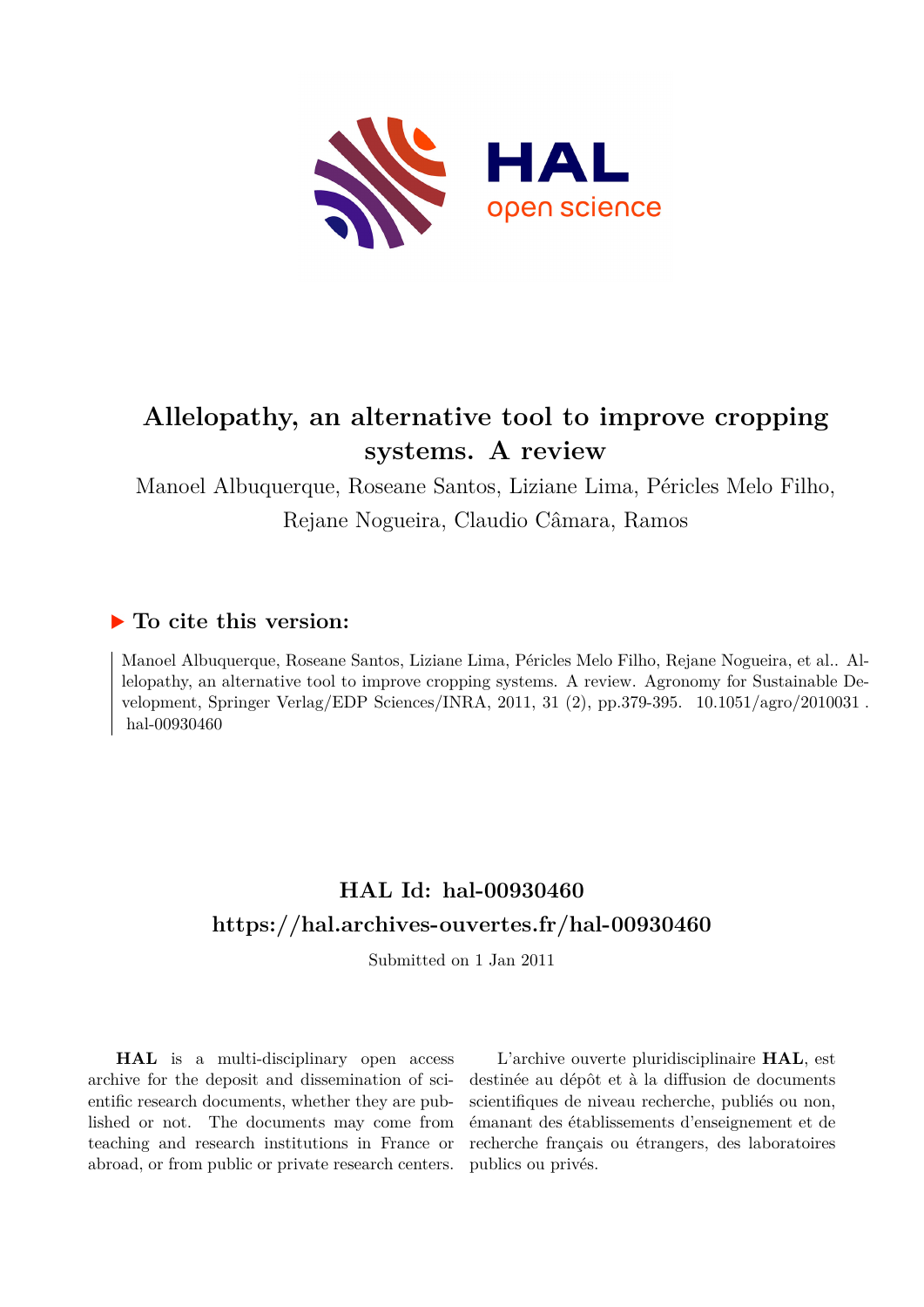-c INRA, EDP Sciences, 2010 DOI: 10.1051/agro/[2010031](http://dx.doi.org/10.1051/agro/2010031) Agron. Sustain. Dev. (2011) 31:379-395

## **Review article**

## **Allelopathy, an alternative tool to improve cropping systems. A review**

Manoel Bandeira DE ALBUQUERQUE<sup>1\*</sup>, Roseane Cavalcanti DOS SANTOS<sup>2</sup>, Liziane Maria LIMA<sup>2</sup>, Péricles de Albuquerque MELO FILHO<sup>3</sup>, Rejane Jurema Mansur Custódio NOGUEIRA<sup>4</sup>, Claudio Augusto Gomes DA CÂMARA<sup>5</sup>, Alessandra de Rezende RAMOS

<sup>1</sup> Department of Crop and Environmental Sciences, Universidade Federal da Paraíba, Areia, Paraíba State, CEP: 58.397–000, Brazil <sup>2</sup> EMBRAPA Algodão, PO Box 174, Campina Grande, Paraíba State, Brazil

<sup>3</sup> Agronomy Department, Universidade Federal Rural de Pernambuco, Recife, Pernambuco State, 52171-900, Brazil

<sup>4</sup> Department of Biology, Universidade Federal Rural de Pernambuco, Recife, Pernambuco State, 52171-900, Brazil

<sup>5</sup> Department of Chemistry, Universidade Federal Rural de Pernambuco, Recife, Pernambuco State, 52171-900, Brazil

<sup>6</sup> Faculty of Exact and Natural Sciences - Marabá Campus, Universidade Federal do Pará, Marabá, Pará State, 68505-080, Brazil

(Accepted 17 May 2010) (Published online: 22 September 2010)

**Abstract** – Known since ancient times, the phenomenon of allelopathy has recently received greater attention from researchers and farmers worldwide. Crop failures and low yields caused by the reseeding, overseeding, crop rotation and replanting of fruit trees in orchards are believed to be caused by allelopathic activity. Moreover, the expensive and environmentally impacting herbicides for weed control have motivated studies directed at developing cheaper, environmentally-friendly alternatives. Despite the difficulties in separating chemical interference from other mechanisms, more modern approaches have produced consistent and conclusive data on this topic. The release and dynamics of allelochemicals in the soil are discussed herein. Examples of allelopathic crops, the allelochemicals produced and their uses in cropping systems are also presented along with current research trends regarding allelopathy.

**allelopathy** / **chemical interference** / **agriculture** / **potential use**

#### **1. INTRODUCTION**

The capability of some plant species to affect surrounding plants has been well documented since antiquity. The earliest writings on this topic are attributed to Theophrastus (*ca*. 300 B.C), a successor of Aristotle who noticed the harmful effects of cabbage on a vine and suggested that such effects were caused by "odours" from the cabbage plants (Willis, 1985). This phenomenon is known as allelopathy (from the Greek *allelon* = of each other, *pathós* = to suffer). The term was coined in 1937 by German plant physiologist Hans Molisch to define "the harmful effect of one [plant] upon [an]other". Currently, a more complete definition includes the positive and negative effects of chemical compounds produced mainly from the secondary metabolism of plants, micro-organisms, viruses and fungi that have an influence upon the growth and development of agricultural and biological ecosystems (excluding mammals) (Kruse et al., 2000; Olofsdotter et al., 2002; Rice, 1984; Seigler, 1996). From a practical point of view, such effects are achieved due to the release of active biomolecules, commonly

called "allelochemicals", into the environment by the "allelopathic" plants (Kruse et al., 2000; Seigler, 1996; Bertin et al., 2003). Allelochemicals may be involved in plant-plant, plantinsect or plant-herbivore chemical communication (Weir et al., 2004) as well as micro-organism-derived allelochemicals that may be involved in microbe-microbe or microbe-plant interactions (e.g., colonisation process of a new environment) (Singh et al., 2003).

The current worldwide demand for cheaper, more environmentally-friendly weed management technologies has motivated a number of studies on the allelopathic interaction between crops and weeds (Dudai et al., 1999; Om et al., 2002). Agricultural practices such as reseeding, overseeding, cover crops and crop rotation must take into account the allelopathic activity of the crops involved, at the risk of obtaining low yields (Chon et al., 2006; Oueslati, 2003). Allelopathic plants may also be considered a potential source of new molecules with herbicidal action for the chemical industry, the necessity of which is due to the emergence of resistant weeds to older synthetic molecules (Bhowmik and Inderjit, 2003; Duke et al., [2000; Einhellig](http://www.edpsciences.org), 1996; Kruse et al., 2000). Another potential

<sup>\*</sup> Corresponding author: mbalbuquerque@yahoo.com.br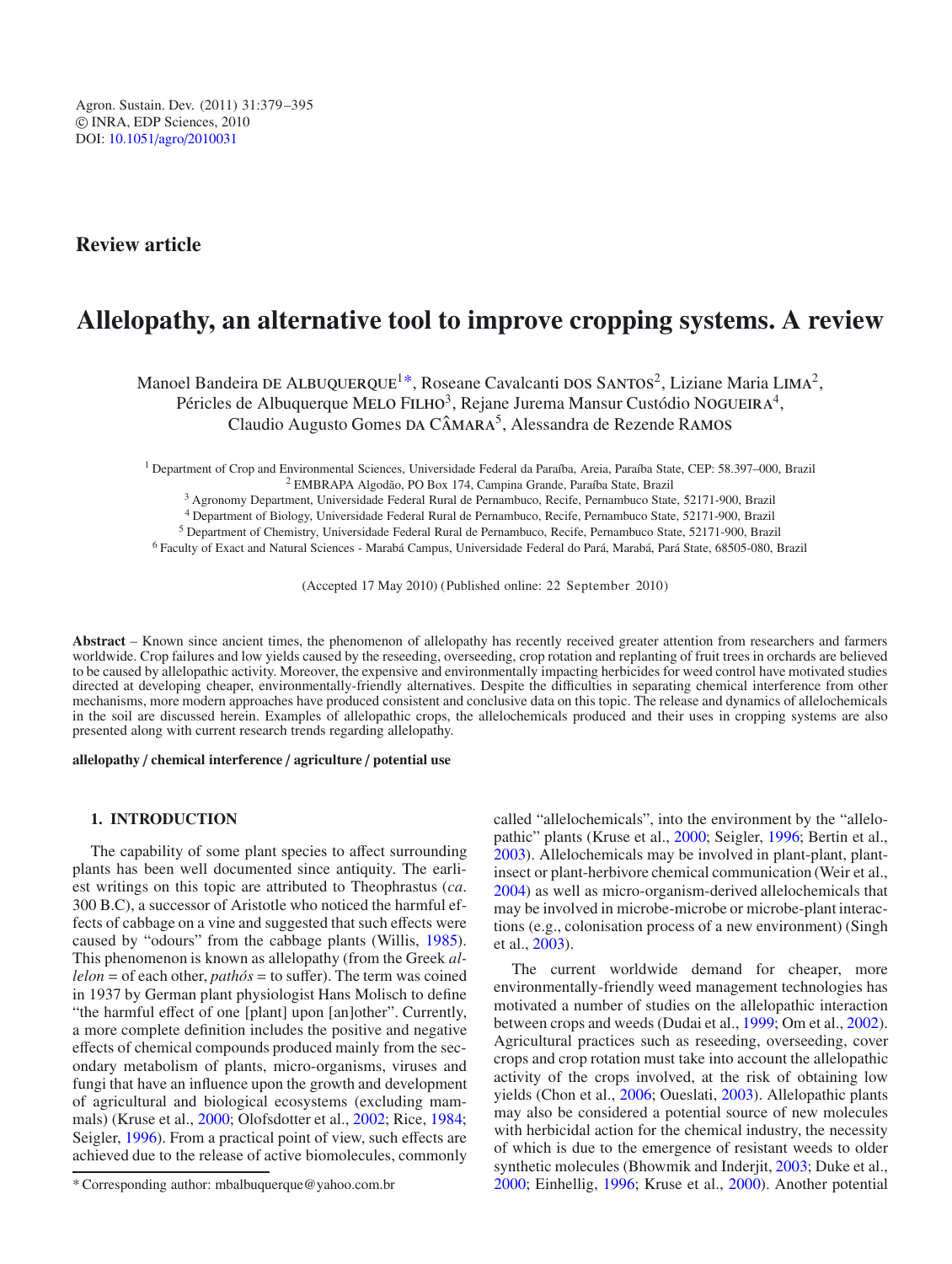application is in the development of genetically modified crops that can be used as allelopathic plants (Duke, 2003; Duke et al., 2001; Taiz and Zeiger, 2006). From an ecological perspective allelopathy may play an important role in the process of biological invasion. It has been observed that some exotic invaders succeed in obtaining high densities in the invaded ranges, but exhibit low densities in their native ranges. To try to explain this phenomenon, the "novel weapons" theory was proposed, which holds that some exotic plants release into the new invaded ecosystem a set of biochemical compounds with inhibitory effects on local plant and soil microbes, but with relative inefficacy against their natural neighbourhood that had been adapted over time (Callaway and Ridenour, 2004; Rabotnov, 1982; Vivanco et al., 2004).

Seen as the Achilles' heel in the beginning of allelopathic research due to the lack of chemical evidence to corroborate this phenomenon, currently the isolation and identification of allelochemicals is well established. Modern techniques and equipment are available and an increasing number of bioactive molecules are isolated and identified every year from crops, weeds and forest trees. A number of chemical separation methods combined with spectroscopic techniques, such as multinuclear/multidimensional nuclear magnetic resonance (NMR), have proven useful for isolating, quantifying and identifying known or new molecules with potential allelopathic activity (D'Abrosca et al., 2001; Macías et al., 1999a). Bioassays using target species with an isolated substance or mixture of substances at increasing concentrations are carried out to confirm their allelopathic activities.

A large number of biological molecules throughout diverse chemical groups can exhibit allelopathic activity. It is notorious that in their majority allelochemicals are products of secondary metabolism, with a few exceptions of primary metabolism. However, even with this diversity, these metabolites have basically four precursors: acetyl coenzyme A, shikimic acid, mevalonic acid and deoxyxylulose phosphate. Based on these precursors, secondary metabolites can be grouped into three main chemical classes: terpenoids, N-containing compounds and phenolic compounds.

There is some consensus that a simple compound in a field situation may not be enough to affect the growth of the receiving plant and it is likely that different allelochemicals act additively or synergistically to inhibit growth (Belz, 2007; Einhellig, 1996; Kruse et al., 2000; Seigler, 1996; Tabaglio et al., 2008). The present literature review covers aspects of the current knowledge on the allelopathic interaction between crops and weeds. Examples of crops and weeds with recognised allelopathic activity and their importance for weed management are presented. Moreover, laboratory, greenhouse and field approaches for the detection of allelopathic activity and their application to agricultural systems are discussed.

## **2. RELEASING ALLELOPATHIC COMPOUNDS INTO THE ENVIRONMENT**

Allelochemicals can be found in different concentrations in several parts of plants (leaves, stems, roots, rhizomes, seeds,



**Figure 1.** Possible pathways for release of allelochemicals into the environment.

flowers and even pollen) (Bertin et al., 2003; Gatti et al., 2004; Kruse et al., 2000) and their pathway of release into the environment varies among species. The following are known pathways: (1) exudation and deposition on the leaf surface with subsequent washing off by rainfall; (2) exudation of volatile compounds from living green parts of the plant; (3) decay of plant residues (e.g., litterfall or dead roots); and (4) root exudation (Chon et al., 2006; Olofsdotter et al., 2002; Qasem, 2001) (Fig. 1).

Different types of abiotic and biotic stress can alter the production and release of allelochemicals during the vital cycle of plants. Drought, irradiation, temperature, nutrient limitation, competitors, disease and damage from insects have been pointed out as factors that can cause an increased release of allelochemicals from allelopathic plants (Fig. 2) (Cseke and Kaufman, 2006; Einhellig, 1996; Vidal and Bauman, 1997).

Studying the effects of varietal and seasonal variations in the expression of autotoxicity of field-harvested barley on germination and seedling growth under laboratory conditions, Oueslati et al. (2005) found barley autotoxicity to be enhanced under severe drought conditions. Ben-Hammouda et al. (2001), observed that the inhibitory effects of barley extracts can oscillate depending on the plant part and growth plant stage. Furness et al. (2008) found that Houndstongue (*Cynoglossum o*ffi*cinale* L.) plants grown with increasing degrees of ultraviolet-B radiation increased their allelopathic influence on some forage grasses. Debris from *Helianthus annuus* L. plants grown under nutrient deficiency was found to be more effective at depressing *Amaranthus retroflexus* L. germination than debris from control plants (Hall et al., 1982). Volatiles from *Ageratum conyzoides* L. plants under nutrientdeficient conditions or in competition with *Bidens pilosa* L. were found to increase their allelopathic effects on the peanut (*Arachis hypogaea* L.), redroot amaranth (*A. retroflexus*), cucumber (*Cucumis sativus* L.) and ryegrass (*Lolium multiflorum* Lam.) (Kong et al., 2002). Mwaja et al. (1995), evaluating the effects of three fertility regimes (low, medium or high)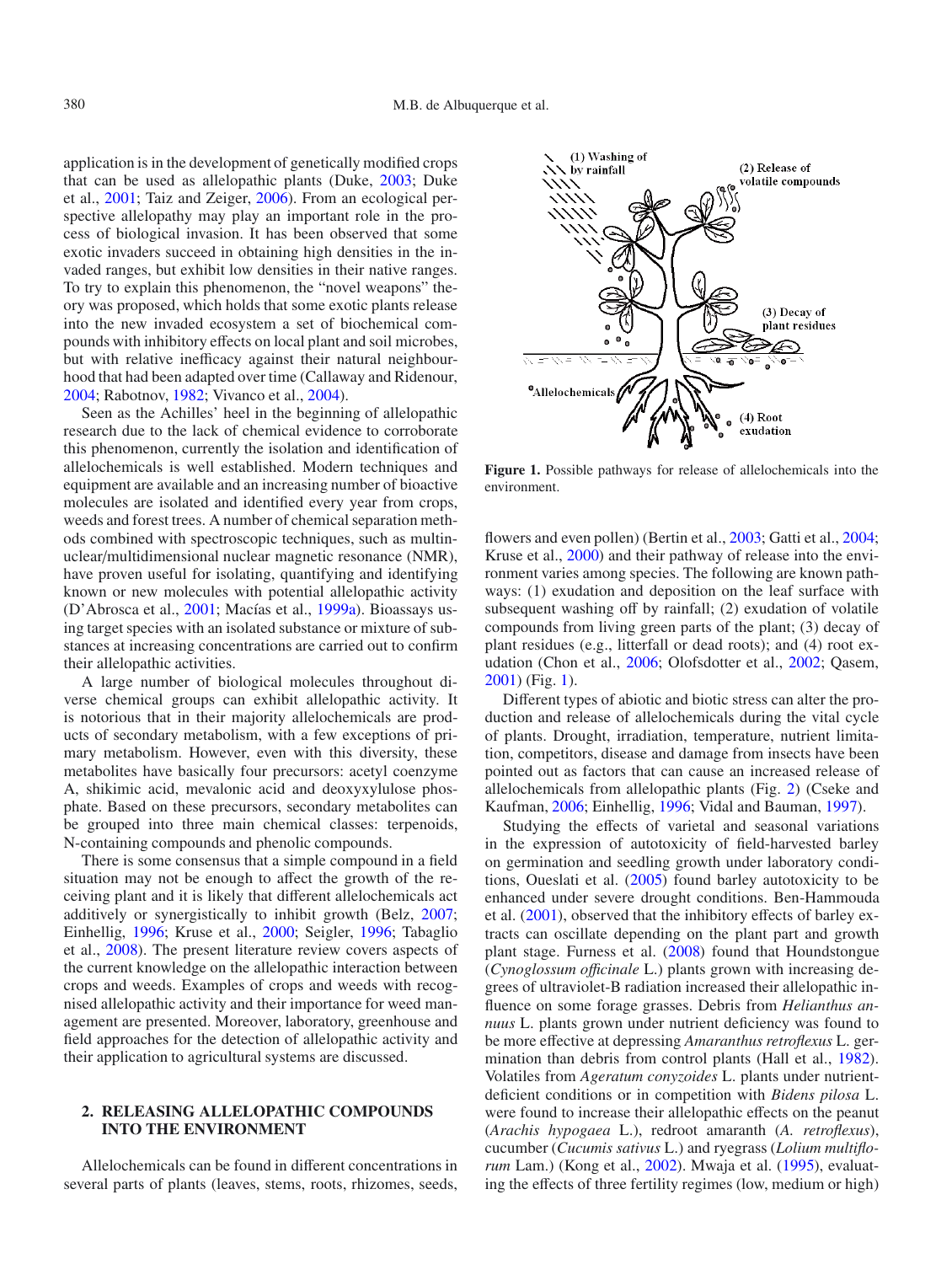

**Figure 2.** Induction of allelochemical production by biotic and abiotic factors.

on biomass production, tissue phytotoxicity and allelochemical content in rye (*Secale cereale* L.), suggested that despite the larger amounts of rye biomass, low fertilisation favours the phytotoxicity residue and/or allelochemical content.

When under insect or pathogen attack, plants undergo complex biochemical changes in response to herbivores and disease, including an increased release of allelochemicals (Mattner, 2006). Soil in which rusted ryegrass (*Lolium perenne* L.) attacked by *Puccinia coronata* Corda f.sp. *lolii* Brown was grown suppressed clover (*Trifolium repens* L.) biomass by 36% more in comparison with the direct effect of soil in which healthy ryegrass was grown in the greater rainfall areas of south-eastern Australia (Mattner and Parbery, 2001).

A number of recent studies have reported cellular and molecular processes involved in the production of allelochemicals and the response of target plants (Baerson et al., 2005; Dayan, 2006; Ding et al., 2007; Golisz et al., 2008; Song et al., 2008). During the molecular oxygen reduction process, intermediate molecules known as Reactive Oxygen Species (ROS) [e.g., superoxide  $(O_2^-)$ , hydrogen peroxide  $(H_2O_2)$  and hydroxyl radical (OH. )] are produced. These molecules are very toxic to cells and their excessive production may be triggered during biotic and abiotic stress (Resende et al., 2003; Veronese et al., 2003). Allelochemicals can also trigger the formation of ROS. Treatment with the allelochemical gallic acid produced by *Phragmites australis* (Cav.) Trin. ex Steud., in susceptible *Arabidopsis thaliana* (L.) Heynh. plants caused an increase in ROS levels on the root surface, causing damage to the formation of microtubules and collapse in the cellular architecture of this tissue (Rudrappa et al., 2007).

Belz (2007) argues that weeds may elicit allelochemical biosynthesis in competing crops, as occurs in plant defence induced by disease and insect attack. The author cites the examples of the exudation of three important allelochemicals from rice allelopathic cultivars in the presence of *Echinochloa crus-galli* (P) Beauv. (barnyardgrass) and sorgoleone from

*Sorghum* sp. after exposure to water-soluble root leachates from *Abutilon theophrasti* Medik., thereby suggesting that chemical-mediated crop/weed interactions may include biochemical signalling for the induction of plant defence against weeds.

#### **3. FATE OF ALLELOCHEMICALS IN SOIL**

Once released into the soil by the donor plant, allelochemicals enter a complex plant-soil system in which diverse factors affect their availability, and consequently their effective influence on target plants (Blum et al., 1999; Kruse et al., 2000). Processes such as those mentioned above are responsible for the addition of allelochemicals to the system, for which the amount added depends on donor plant biomass and density, and phenologic stage as well as the concentration and solubility of specific allelochemicals (Seigler, 1996; Weidenhamer, 1996). On the other hand, leaching, physiochemical processes, microbial breakdown and uptake by plants are factors that can reduce the soil concentration of allelochemicals (Inderjit, 2001; Inderjit et al., 2001; Vidal and Bauman, 1997) (Fig. 3).

Weidenhamer (1996) argues that, similar to herbicides, allelochemicals can be made unavailable due to their binding to organic matter and clays in the soil. Studying the degradation of catechin – a supposed allelochemical exuded by *Centaurea maculosa* Lam.– and phenolic acid cosolutes in a sandy loam and silt loam soil, Tharayil et al. (2008) found that oxidation and sorption are the primary factors involved in the disappearance of these allelochemicals. Soil texture can also have a direct influence on the leaching of allelochemicals. Studying the influence of soil texture on the flow of alfalfa extracts in columns, Jennings and Nelson (1998) found that allelopathic chemicals moved through the Sarpy fine sandy loam (mixed, mesic Typic Udipsamments) soil faster than through the Carlow silty clay loam (fine, smectitic, mesic Vertic Endoaquulls).

Soil microbes take up the compounds released from plants and degrade them through the action of extra-cellular and intercellular microbial enzymes for their own energy-building processes. Such microbiological transformations can either detoxify the soil of these compounds or produce other more phytotoxic allelochemicals (Bhinu et al., 2006; Nair et al., 1990). A typical example is the occurrence of AZOB (2,2 oxo-1,1 -azobenzene) – an azoperoxide – in non-sterilised soils after addition of BOA (benzoxazolin-2(3H)-one) or DI-BOA (2,4-dihydroxy-2H-1,4-benzoxazin-3(4H)-one), which are hydroxamic acids with allelopathic properties produced by rye residues (Nair et al., 1990). These allelochemicals are found almost exclusively in Gramineae (Frey et al., 1997).

Physiochemical degradation of plant residues (e.g., oxidation) can also detoxify or produce additional allelochemicals (Weidenhamer, 1996). Sorgoleone (2-hydroxy-5-methoxy-3-  $[(8'Z, 11'Z)-8', 11', 14'-pentadecatriene] - p-hydroquinone) - a$ potent PSII inhibitor produced from *Sorghum* plants – is apparently exuded as a reduced inactive form and, after its secretion, is oxidised into an active benzoquinone (Dayan et al., 2003). However, the studies of Czarnota et al. (2001) on the soil persistence of sorgoleone suggest that the soil microflora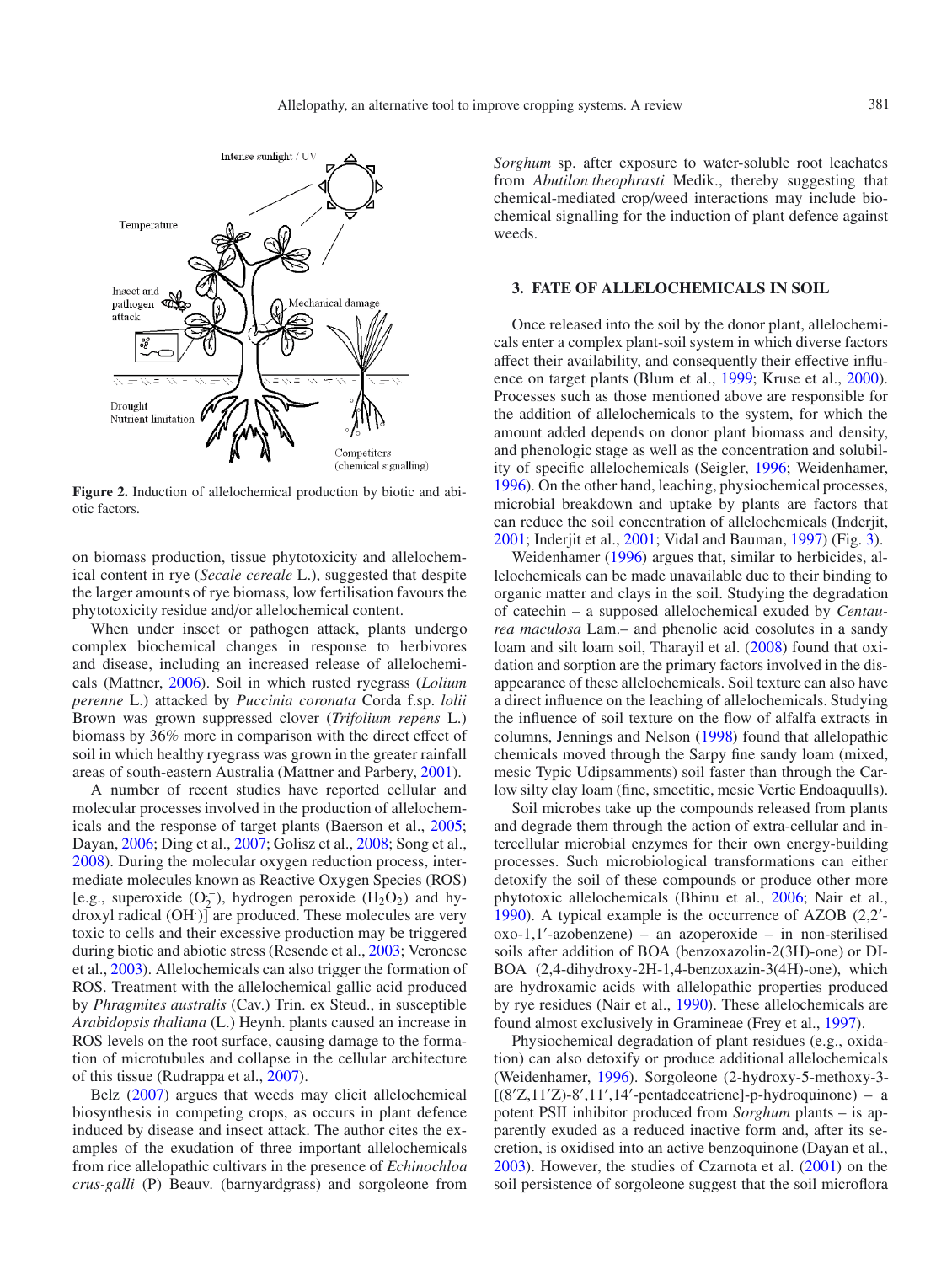

**Figure 3.** Input and output dynamics of allelochemicals in soil.

have a minimal role in sorgoleone degradation. Weston and Czarnota (2001), studying the soil persistence of sorgoleone, verified that its recovery from an artificially impregnated soil declined during a period of 42 days, being detectable even after 7 weeks. Contradictory results were found by Gimsing et al. (2009) when studying the mineralisation of sorgoleone in four soils (two from North America and two from Denmark). These authors verified a complete degradation into  $CO<sub>2</sub>$  in all soils tested, and the mineralisation kinetics indicated that microorganisms in American soils use sorgoleone as a source of energy.

### **4. ALLELOPATHIC ACTIVITY IN CROPPING SYSTEMS**

The occurrence of natural allelopathic activity in crops has important positive and negative implications for cropping systems. The application of the allelopathic properties of some crops has been suggested for weed management due to the possibility of reducing the application of expensive, pollutant synthetic herbicides (Belz, 2007; Kruse et al., 2000). On the other hand, agricultural practices such as crop rotation, use of green manure, minimal tillage, covering crop, etc., require previous knowledge on the part of farmers regarding the allelopathic interactions that can occur between the plant species involved. Changes in the distribution pattern of crops, difficulties in replanting crops and fruit trees in orchards or low yield could be an indication of negative allelopathic activity (Chon et al., 2006; Kruse et al., 2000).

When a given species produces and releases allelochemicals that can cause damage to a different plant species, this phenomenon is called *heterotoxicity,* whereas, when its own germination and development is affected, this allelopathic effect is called *autotoxicity* (Chon et al., 2006; Kruse et al., 2000; Miller, 1996). Autotoxicity is thought to be the result of natural selection, in which an older plant avoids competing with younger individuals for resources (light, water, nutrients, etc.) by maintaining them at a certain distance. Thus, in harsh natural habitats, it is possible to see somewhat uniform spatial patterns within populations, such as in desert plant populations,

in which plants tend to be evenly spaced. From the agronomic point of view, the interest in autotoxicity resides in the possible problems for reseeding or overseeding crops (Chon et al., 2006). Autotoxicity has been studied in members of the Cucurbitaceae family, revealing considerable genetic variations, mainly in cucumber, watermelon and melon. Benzoic and cinnamic acid are among the allelochemicals exudated from the roots of these plants (Ding et al., 2007). The authors cited suggest that there is a specific recognition of these allelochemicals. The addition of cinnamic acid – an autotoxin exudated by cucumber roots – to a nutritive solution was found to cause oxidative stress followed by the death of cucumber root tissues, but did not cause the same damage to the roots of *Cucurbita ficifolia* Bouché, which is a member of the same family.

A number of important crops have recognised allelopathic activity that can be either greater or lesser depending on the cultivar, climatic conditions, soil fertility, water availability and competing weeds. Examples of allelopathic crops and their respective allelochemicals are presented below.

#### **4.1. Alfalfa (***Medicago sativa* **L.)**

Alfalfa is a Fabaceae forage crop cultivated worldwide as forage for cattle, and is most often harvested as hay or silage, grazed, or fed as greenchop. The autotoxic chemical substances from alfalfa are known to be (i) water-soluble, (ii) extractable from fresh alfalfa herbage, (iii) not produced from microbial activity, and (iv) more concentrated in shoots than in roots. Although the exact number of allelochemicals involved in alfalfa autotoxicity is not fully known, there are indications of the involvement of saponins, chlorogenic acid, medicarpin and other phenol-like compounds (Hall and Henderlong, 1989; Dornbos et al., 1990). However, there is no unequivocal proof of which chemical compound is the primary cause of autotoxicity in alfalfa. Replanting on an old alfalfa stand is discouraged due to autotoxic effects (low germination, poor establishment, dwarfed plants, reduced development of taproot and low productivity) (Jensen et al., 1981; Seguin et al., 2002). According to Chon et al. (2006), the most common intervals recommended for the reseeding of alfalfa in the USA are between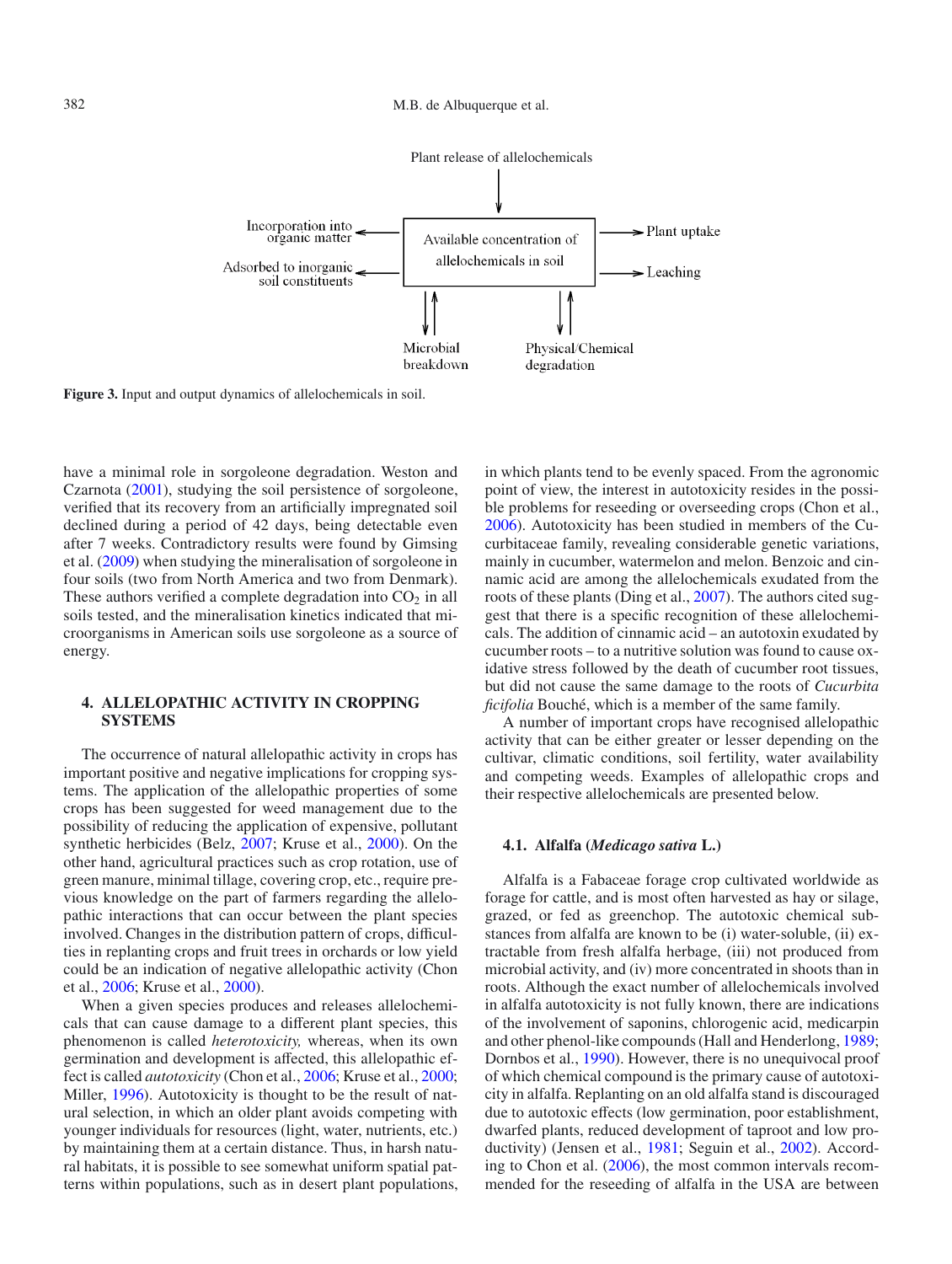six and 12 months, with as many as 24 months in some cases. Interseeding alfalfa to re-establish old stands in declining productivity is infrequently successful also due to the autotoxicity. Jennings and Nelson (2002) after a series of field studies found an influence zone of 20–25 cm around established alfalfa plants. These authors also suggest that the density of established alfalfa would have to be less than 8 plants.m−<sup>2</sup> before new seedlings could be productive.

#### **4.2. Rye (***Secale cereale* **L.)**

Rye is a member of the wheat tribe (Triticeae), closely related to barley and wheat, and grows extensively as a grain and forage crop. Its allelopathic activity has mainly been investigated in relation to its ability to suppress weeds when used as green manure or as a cover crop (due to its massive biomass production) and root exudate release of allelochemicals (Barnes and Putnam, 1983; Kruse et al., 2000; Pérez and Ormeno-Nunez, 1993; Wójcik-Wojtkowiak et al., 1990). Its known effective allelochemicals include phenolic acids [beta-phenyl-lactic acid (PLA) and beta-hydroxybutyric acid (HBA)], hydroxamic acids [2,4-dihydroxy-1,4(2H) benzoxazin-3-one (DIBOA), 2(3H)-benzoxazolinone (BOA) and 2,2'-oxo-1,1'-azobenzene (AZOB, which is a compound formed by the microbial transformation of rye residues)]. Hence, a variety of natural products can contribute to the herbicidal activity of rye residues (Chase et al., 1991; Kruse et al., 2000; Reberg-Horton et al., 2005). Reberg-Horton et al. (2005) identified seasonal changes in the production of allelochemicals that varied depending on the cultivar and harvesting time, with lesser production at the end of the harvest. Chlorosis was a symptom of damage from rye residues on several indicators and may be related to the effect of DIBOA and BOA on photophosphorylation and electron transport (Barnes and Putnam, 1987). Structural changes such as a delay in cell differentiation and reduction in the number of lateral roots were observed in cucumbers after exposure to DIBOA and BOA, respectively (Burgos et al., 2004). The study cited also found that the roots of seedlings cultivated in vitro in the presence of allelochemicals increased in diameter and decreased in length. Moreover, tissue changes were observed after treatment with BOA (increase in size and decrease in number of meristematic cells) and DIBOA (more numerous and smaller cortical cells).

### **4.3. Wheat (***Triticum aestivum* **L.)**

Considered the second most produced food among the cereal crops, wheat is another member of the Triticeae tribe and has allelopathic potential for the management of weeds, pests and diseases. Its allelopathic activity is due to the release of a broad set of allelochemicals, including phenolic acids (p-hydroxybenzoic, vanillic, p-coumaric, syringic and ferulic acids), hydroxamic acids and short-chain fatty acids. Both wheat residue allelopathy and wheat seedling allelopathy can be used for managing weeds, including resistant biotypes. Wheat varieties differ in allelopathic potential against

weeds, indicating that the selection of allelopathic varieties may be a useful strategy in integrated weed management (Wu et al., 2001). Oueslati (2003) evaluated the allelopathic effects of diluted extracts from the roots, leaves and stems of two varieties (Karim and Om rabii) of durum wheat (*Triticum durum* L.) on germination rate and radicle length of one barley (*Hordeum vulgare* L. cultivar Manel) and one bread wheat (*T. aestivum* cultivar Ariana). The leaf extract was more effective at depressing radicle length in both crops. Based on the results, the author suggests that durum wheat heterotoxicity could be depressive to crops in a sequence. Krogh et al. (2006) incorporated wheat and rye sprouts into the soil in order to follow the fate of the allelochemicals. In the wheat experiments, the authors report 6-methoxybenzoxazolin-2-one (MBOA) as the main compound; 2-hydroxy-7-methoxy-1,4 benzoxazin-3-one (HMBOA) and 2-hydroxy-1,4-benzoxazin-3-one (HBOA) were detected as well and no phenoxazinones were detected. Macías et al. (2004a), analysing the fate of benzoxazinoids in two soils cultivated with two wheat varieties, verified that DIMBOA degraded rapidly, yielding MBOA in both studied soils at different doses and that MBOA, an intermediate in the degradation pathway from DIMBOA to 2 amino-7-methoxy-3Hphenoxazin-3-one (AMPO), was more resistant toward biodegradation. Recently the European Commission funded the FATEALLCHEM project, a multi-country ecological effort that aims at an environmental and human risk assessment of exploiting the allelopathic properties of winter wheat in conventional and organic farming, and developing a framework for future assessments of other allelopathic crops (Duke et al., 2007).

#### **4.4. Barley (***Hordeum vulgare* **L.)**

Barley is an annual cereal grain that serves as a major animal feed crop, with smaller amounts used for malting and in health food. It is also known as a "smother crop", initially due to its competitive ability for nutrients and water and later due to the release of allelochemicals (Overland, 1966). Dhima et al. (2008), investigating the phytotoxic activity of 10 winter barley varieties on barnyard grass in the laboratory, found varietal differences in the level of germination, root length and total fresh weight inhibition. Linking these results with the data obtained from a two-year field experiment, these authors suggest that the increased competitiveness of the variety Lignee 640 was possibly higher due to its phytotoxic ability. Bertholdsson (2005) suggests that for barley and wheat the early crop biomass and potential allelopathic activity are the only parameters that significantly contribute to their competitiveness. Little information has been produced in the last ten years on the identification of barley allelochemicals (Belz, 2007). Phytotoxic phenolic compounds, including ferulic, vanillic and p-hydroxybenzoic acids, have been identified in the cold-water extract of barley straw as well as in methanol extract from living barley roots. The allelopathic action of the alkaloids gramine (N,N-dimethyl-1H-indole-3-methanamine) and hordenine (p-[2-(dimethylamino)ethyl]phenol) has been confirmed. Gramine in barley leaves is located in the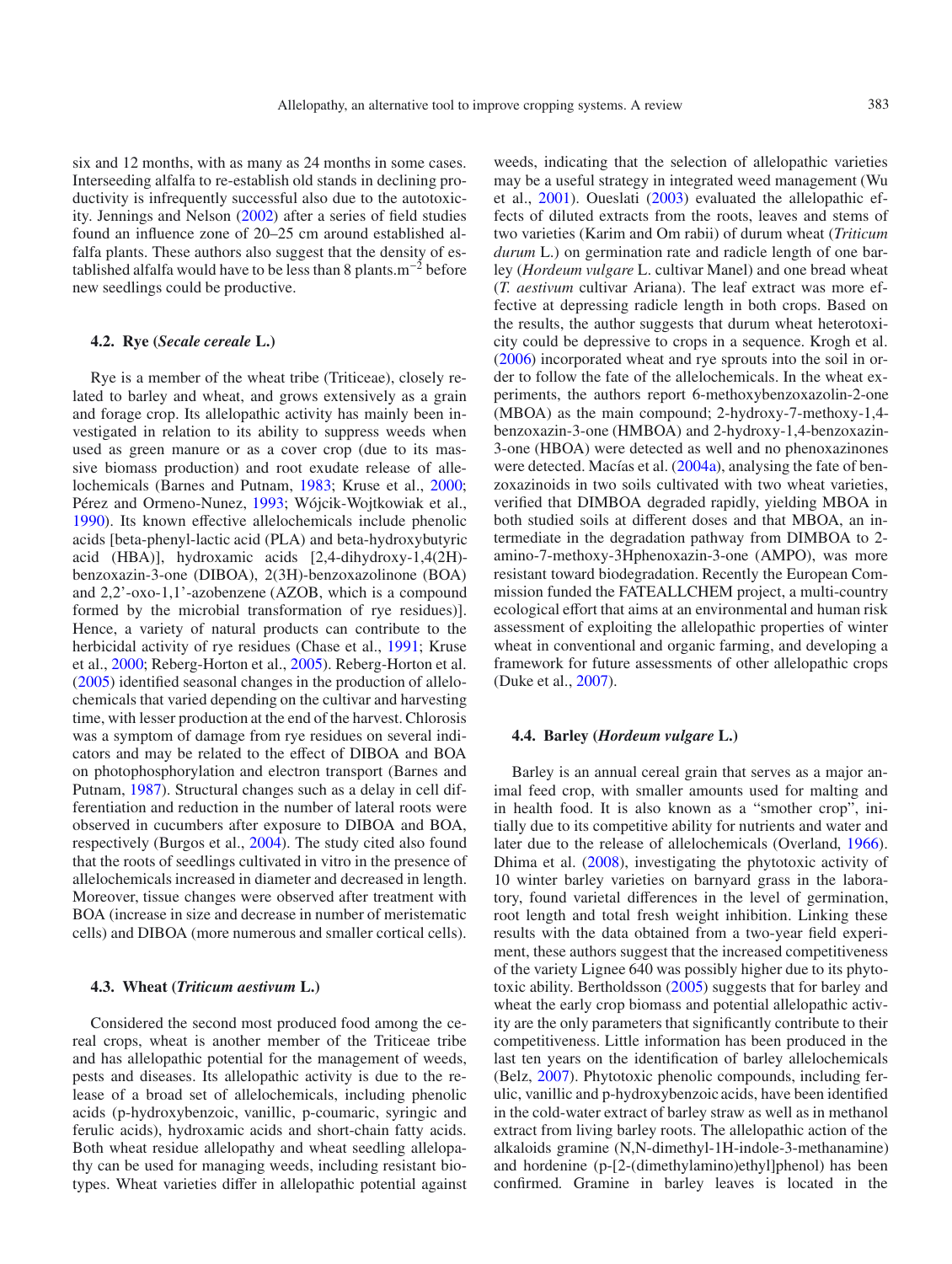mesophyll, parenchyma and epidermis and is mainly released into the environment by rain (Yoshida et al., 1993), but is not present in barley seeds or roots. Hordenine is not found in seeds, but has been found in roots from the first day of germination up to 60 days when cultured in a hydroponic system (Liu and Lovett, 1993).

#### **4.5. Rice (***Oryza sativa* **L.)**

Rice is a member of the family Poaceae and is considered the most important crop worldwide for human consumption. Its weed management is currently completely dependent on chemical herbicides (Kim et al., 2005). However, rice can also be considered the most screened crop species for allelopathic activity. Rice screening started in the early 1970s and has been widely studied in the USA, Europe, Japan, Korea, India and China (Khanh et al., 2007). Field experiments in 1988 and 1989 identified rice accessions from the USDA-ARS rice germplasm collection for allelopathic effects on ducksalad [*Heteranthera limosa* (Sw.) Willd.] (Dilday et al., 1994). Several authors have screened the activity of a large number of rice allelochemicals (Kato-Noguchi et al., 2008; Olofsdotter et al., 1995). More than ten phytotoxic compounds from several chemical classes (e.g., fatty acids, benzoxazinoids, indoles, phenolic acids, phenylalkanoic acids and terpenoids) have been identified in rice extracts and exudates, as listed by Belz (2007). Momilactone B diterpenoid (3,20-epoxy-3α-hydroxy-9β-primara-7,15-dien-16,6β-olide) has been suggested as an important allelochemical for weed suppression (Kato-Noguchi and Ino, 2005), as have a flavone (5,7,4' trihydroxy-3', 5'-dimethoxyflavone) and cyclohexenone (3 isopropyl-5-acetoxycyclohexene-2-one-1) (Kong et al., 2004). Moreover, momilactone A and B may be involved in physiological defence strategies in the rice rhizosphere, preventing competition from neighbouring plant roots (Kato-Noguchi et al., 2008). According to the authors cited above, at low concentrations, these three compounds can inhibit the growth of the weeds *Echinochloa crus-galli* (L.) Beauv. and *Cyperus di*ff*ormis* L., which are associated with rice. The mixture of these compounds exhibited stronger inhibitory activity than the individual compounds. Furthermore, allelopathic rice can detect the presence of other plants and modify microorganisms in the soil through the release of allelochemicals. A study on the interaction of allelochemicals from rice roots with micro-organisms in the soil found that some micro-organisms either increase or decrease in number depending on the type of allelochemicals released, suggesting that allelopathic rice could modify the microbial community (Gu et al., 2008). Testing three rice cultivars (one non-allelopathic and two allelopathic) under hydroponic conditions, Kim et al. (2005) concluded that the allelopathic activity of rice was species-specific and depended on the source and concentration. Antifungal activity has also been found in rice allelochemicals. A study on three rice varieties revealed that the presence of aqueous and n-hexane extracts suppressed the in vitro growth of two phytopathogenic fungi (Bawja et al., 2008).

## **4.6. Sorghum [***Sorghum bicolor* **(L.) Moench. and** *Sorghum sudanense* **(Piper) Stapf]**

An annual or short-term perennial, with culms of 1–4 m, sweet except in grain types, sorghum is considered the fifth most important crop in the world. Its use as green manure or a cover crop for the suppression of weeds in nursery crops, alfalfa and crop rotations is common in the U.S. (Weston, 1996). To test the allelopathic activity of sorghum on wheat weeds, two field experiments were carried out in Faisalabad, Pakistan, through either the incorporation of sorghum stalks in the soil or the application of a filtered mixture of water and sorghum herbage (sorgaab) in a foliar spray (Cheema and Khaliq, 2000). According to the authors, the incorporation of 6 Mg.ha<sup> $-1$ </sup> of sorghum stalks reduced weed density and dry weight by 40.8% and 56.0%, respectively, whereas one application of sorgaab 30 days after sowing was sufficient to reduce weed density and dry weight by 23.1% and 35.4%, respectively. Several allelochemicals are found in sorghum, distributed in leaves, stems, roots, flowers and fruit (Santos, 1996). These include the chlorogenic acids pcoumaric and p-hydroxybenzaldehyde, found in *S. halepense* Pers., (Abdoul-Wahab and Rice, 1967); dhurrin, found in *S. halepense* (Nicolieur et al., 1983), *S. sudanense* and *S. bicolor* (Gorz et al., 1977); sorgoleone, found in *S. bicolor* and *S. sudanense* (Netzly et al., 1988); as well as strigol and sorgolactane, both present in *S. bicolor* (Hauck et al., 1992). According to Rice (1984), the effects of sorghum allelochemicals are concentration-dependent and selective. Cheema (1988) reports at least nine water-soluble allelochemicals from mature sorghum plants that are phytotoxic to weeds, such as *Phalaris minor* Retz., *Chenopodium album* L., *Rumex dentatus* L. and *Convolvulus arvensis* L. However, the most studied metabolites exudated by the living roots of sorghum are a group of hydrophobic benzoquinones called sorgoleone – 2 hydroxy-5-methoxy-3-[(Z, Z)-8', 11', 14'-pentadecatriene]-pbenzoquinone and its 1,4-hydroquinone (Czarnota et al., 2001, 2003a). It was discovered in roots of *S. bicolor* by Netzly and Butler (1986) when these authors were investigating seed stimulants of *Striga asiatica* (L.) Ktze. This benzoquinone has received more attention due to its larger production in roots and its potent allelopathic activity even at low concentrations (inhibitory activity against broadleaves and grass weeds has been achieved at concentrations as low as 10 μM in hydroponic assays) (Einhellig and Souza, 1992; Nimbal et al., 1996). Ultrastructure analysis has revealed that the production of exudates occurs in the root hairs, deposited between the plasmalemma and cell wall. In *Sorghum*, the root hairs are glandular and can produce and release high quantities of an oil-like substance containing 80 to 95% sorgoleone (Dayan et al., 2007). Sorgoleone was revealed to be a potent inhibitor of the oxygen evolution of plants (Einhellig and Souza 1992), with a similar effect to the so-called diurontype herbicides, such as *s*-triazines, phenylureas, triazinones, ureas, uracils and biscarbamates (Streibig et al,. 1999). Nimbal et al. (1996) showed that sorgoleone was a potent competitive inhibitor of electron transport in photosystem II (PSII). However, Czarnota et al. (2001) provided conclusive evidence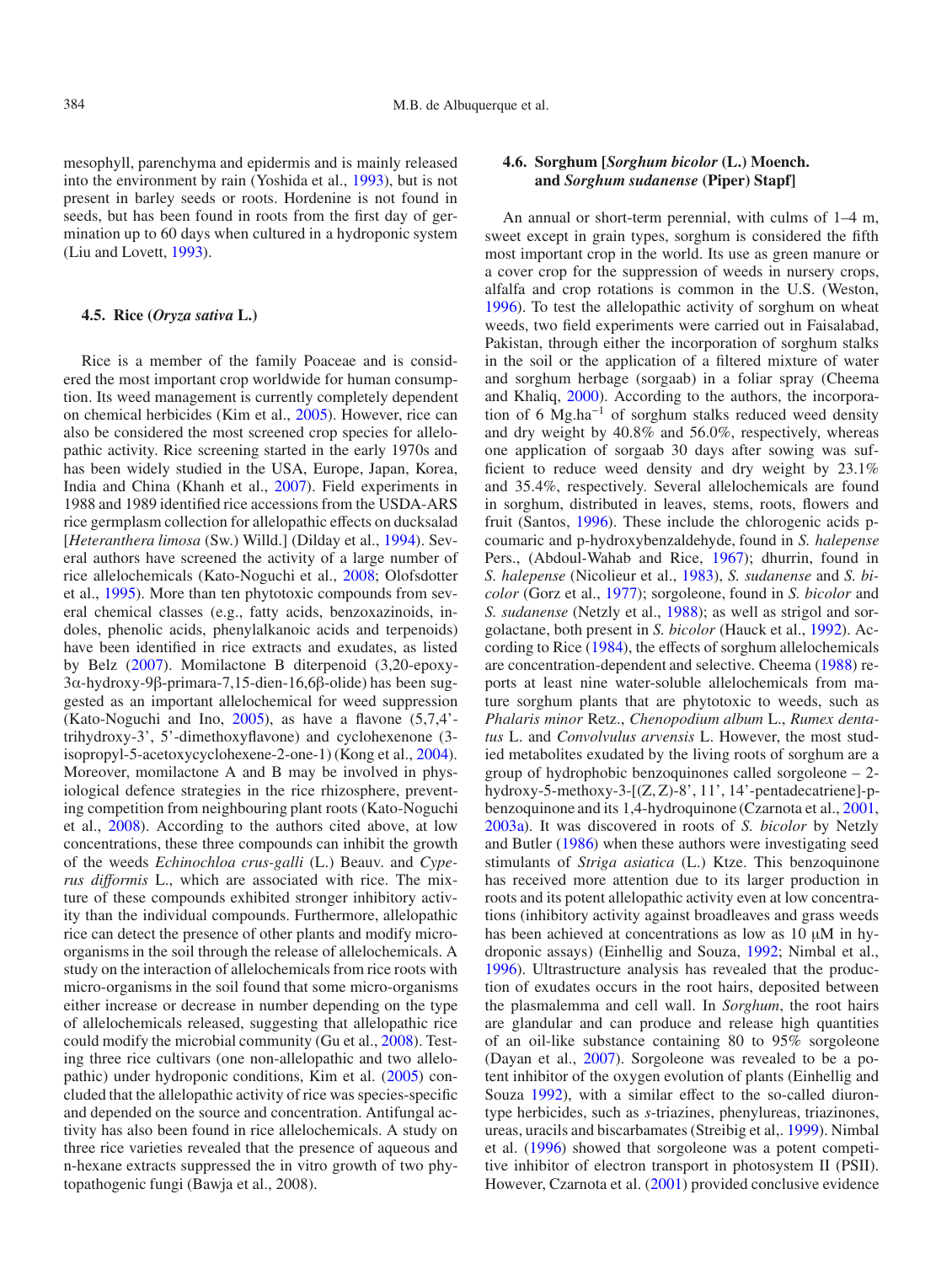when these authors observed that sorgoleone required about half the amount of free energy to dock at the plastoquinone QB-binding site of PSII, compared with plastoquinone. In addition, other effects can be detected in higher plants treated with sorgoleone. Sorgoleone also inhibits hydroxyphenylpyruvate dioxygenase (HPPD), which disrupts the biosynthesis of carotenoids, resulting in foliar bleaching (Weir et al., 2004). Anatomical changes in the stem occur in bean (*Phaseolus vulgaris* L.) seedlings exposed to sorgoleone. This tissue undergoes changes in the cellulose wall, inhibition of cell division and an increase in the number of metaphases, the latter of which is mainly related to changes in the division of spindle fibres (Hallak et al., 1999). Currently, sorgoleone biosynthesis is nearly completely elucidated and several key enzymes have been identified and characterised (Baerson et al., 2008; Dayan et al., 2007). Varietal differences in the allelopathic activity of sorghum have been detected and quantitative variation in sorgoleone exudation has been suggested as the possible cause of such differences (Czarnota et al., 2003b; Trezzi et al., 2005). Moreover, age and environmental factors, such as luminosity, temperature, soil moisture and the presence of certain chemical compounds in the ground, are pointed out as possible causes of the variability in sorgoleone exudation (Hess et al., 1992). Although sorgoleone is the main molecule exudated in the roots, other analogue substances have also been identified. These compounds differ either in the aromatic ring substituents or in the number of carbons and double bonds in the aliphatic side chain. Studies have demonstrated that all have a similar inhibitory effect on PSII and probably contribute to *Sorghum* phytotoxicity to other plants (Kagan et al., 2003).

#### **4.7. Sunflower (***Helianthus annuus* **L.)**

The sunflower is an annual oleaginous plant native to the Americas that also has allelopathic activity against weeds (Bogatek et al., 2006; Wilson and Rice, 1968; Ohno et al., 2001). Its use as a natural herbicide for some broadleaf weeds has been suggested (Anjum and Bajwa, 2007a, b). In this species several substances with allelopathic properties such as phenolic compounds, diterpenes and triterpenes have been isolated and chemically characterised (Macías et al., 2004b). Heliannuol sesquiterpenoids have been isolated from the extract of cultivated sunflowers (*Helianthus annuus* L. SH-222) and are believed to be involved in the allelopathic action of sunflowers against dicotyledons (Macías et al., 1999b). Macías et al. (1999a) report the isolation, structural elucidation and allelopathic bioassays of 13 compounds from the sunflower cultivar Peredovick. Two new sesquiterpene lactones – helivypolide D and helivypolide  $E$  – and the bisnorses quiterpene annuionone D (first reported as a natural product) have been described. The effects of a series of aqueous solutions  $(10^{-4}$  to 10−<sup>9</sup> M) of these compounds on the root and shoot lengths of *Lactuca sativa* L., *Lepidium sativum* L., *H. vulgare* and *Allium cepa* L., seedlings have been studied. Om et al. (2002) found that the use of sunflowers as green manure promoted a reduction in the population of *Phalaris minor* Retz., by 42 and 100% under field and laboratory conditions, respectively.

## **4.8. Kenaf (***Hibiscus cannabinus* **L.)**

Kenaf originated on the African continent and is used in the paper industry due to its light-coloured fibre which reduces the use of clarifying acids. It is also employed as raw material for handicrafts due to its highly durable fibre (Webber and Bledsoe, 2002). Russo et al. (1997) tested its potential use for allelopathic purposes using frost-killed kenaf that was chipped and either immediately frozen (weathered 0 months) or weathered in mats in the soil for two or four months. Extractions with distilled water were applied to the seeds of cucumber (*C. sativus*), green bean (*Phaseolus vulgaris* L.), tomato (*Lycopersicon esculentum* Mill.), redroot pigweed (*A. retroflexus*) and annual Italian ryegrass at different concentrations. According to the authors, extracts from kenaf weathered up to four months reduced germination in pigweed by 50 to 70%, especially at the highest concentration. The highest concentration of non-weathered kenaf was able to reduce germination in tomato and ryegrass by 30%. As the increase in the length of weathering time led to an increase in the degree of germination and size of most plants, the authors suggest the use of nonweathered kenaf or its extracts to suppress weeds. Analysing the chemical composition of the essential oil of kenaf using GC-MS, Kobaisy et al. (2001) found fifty-eight components, the most abundant of which were (E)-phytol (28.16%),  $(Z)$ -phytol  $(8.02\%)$ , n-nonanal  $(5.70\%)$ , benzene acetaldehyde (4.39%), (E)-2-hexenal (3.10%) and 5-methylfurfural (3.00%). Phytotoxic studies have demonstrated the effects of kenaf on lettuce and bentgrass as well as antifungal activity against *Colletotrichum fragariae* Brooks, *Colletotrichum gloeosporioides* Penz. and Sacc., and *Colletotrichum accutatum* Simmonds. However, little or no algicidal activity has been observed.

#### **4.9. Trees**

A member of the Juglandaceae family, the black walnut (*Juglans nigra* L.) is one of the oldest known examples of allelopathic activity among woody species. The members of this family produce *juglone* (5-hydroxy-1,4-napthoquinone), which is a potent allelochemical that can inhibit the growth of a large number of plants at concentrations as low as 1 μM. Sensitive plants include both herbaceous and woody species (e.g., tomato, potato, apple, cucumber, watermelon, alfalfa, wheat and corn) that can exhibit wilting, browning of vascular tissues, necrosis and eventually death when cultivated close to established black walnut trees (Bertin et al., 2003; Crist and Sherf, 1973; Willis, 2000). An elegant series of studies were carried out by von Kiparski et al. (2007), to verify the occurrence and fate of juglone in Alley soils under black walnut trees (juglone's release, accumulation and decline in greenhouse pot and laboratory sorption/degradation studies). These authors found that juglone is both microbially and abiotically degraded, and is particularly short-lived in soils supporting microbial activity.

*Leucaena leucocephala* (Lam.) de Wit is a tree used for revegetation, soil and water conservation, and animal improvement in India. It contains mimosine, a toxic, non-protein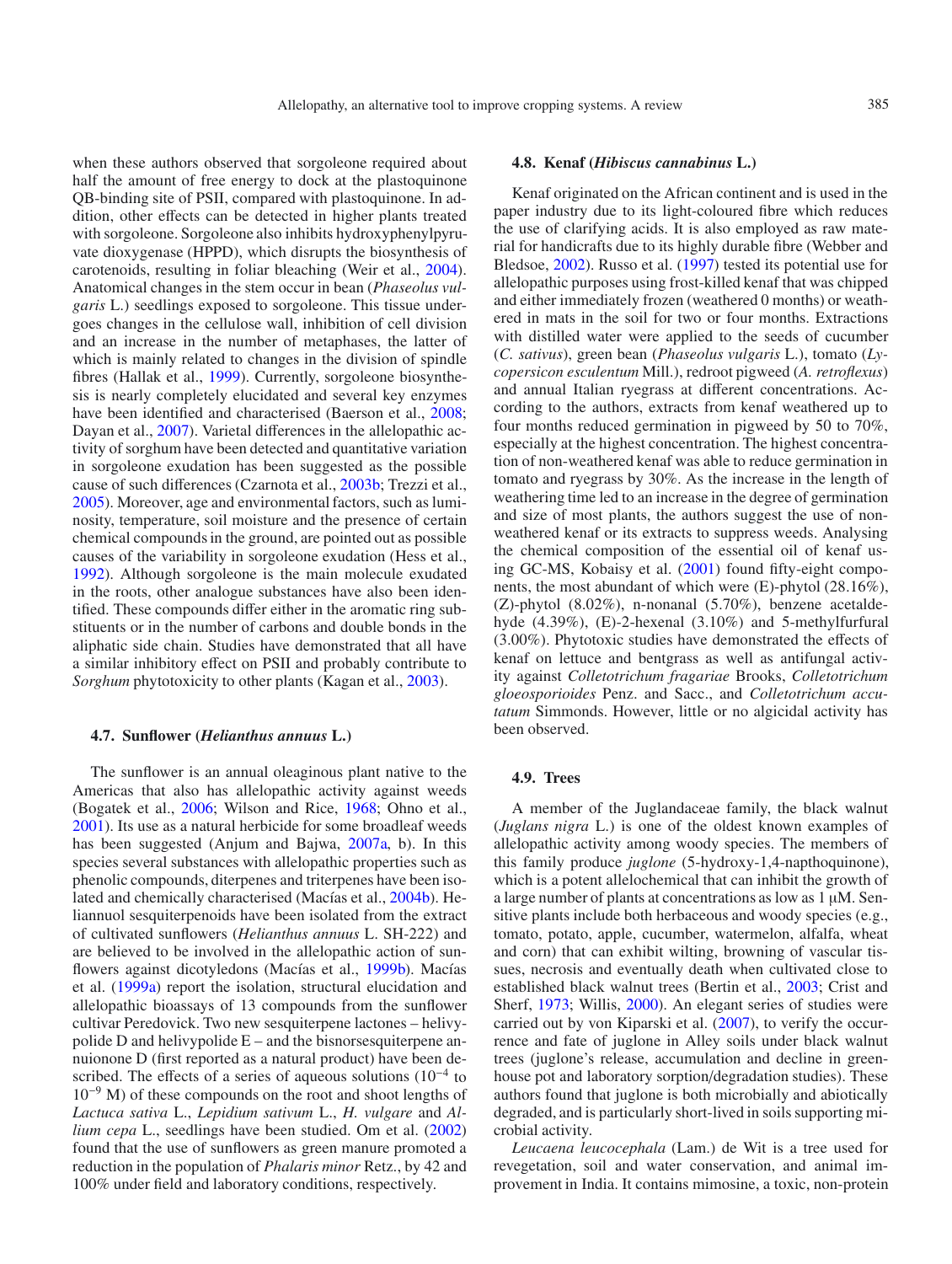amino acid in its leaves and foliage that exhibits allelopathic activity (Xuan et al., 2006). Studying the allelopathic potential of aqueous extracts from the aerial part of *L. leucocephala* on the weeds *Desmodium purpureum* Hook. and Arn., *B. pilosa* and *Amaranthus hybridus* L., Pires et al. (2001) found that *B. pilosa* and *A. hybridus* were the most sensitive species to the extract in the bioassays. The same authors found a correlation between mimosine and extract concentrations, and suggest this allelochemical as possibly responsible for the effects on weed germination and development.

*Eucalyptus*is another interesting genus with evidence of allelopathic activity. Studies conducted by May and Ash (1990) mimicking the typical daily rainfall rates upon quantities of foliage, leaf litter and bark litter as well as root leachates, soil leaching and volatiles from leaves on the germination of *Lolium* and growth of *Lolium, Lemna, Eucalyptus* and *Acacia* concluded that the allelopathic activity of the *Eucalyptus* genus is probably the cause of understorey suppression, especially in drier climates. Babu and Kandasamy (1997), investigating the effects of fresh and dried leaf leachates of *Eucalyptus globulus* Labill. on *Cyperus rotundus* L. and *Cynodon dactylon* L., verified significant suppression of the establishment of propagules and early growth of these two species. El-Rokiek and Eid (2009), evaluating the effects of aqueous extracts of *E. citriodora* Hook. on *Avenua fatua* and associated grassy weeds, found that the inhibitory effects on weeds were correlated with accumulation of the internal contents of total phenols.

Investigating the allelopathic potential of leaf powder and ethanolic extracts from 15 arboreal species found in the exclusive Brazilian biome known as the *cerrado*, Silva et al. (2006) found that at least four species had an inhibitory effect: *Ouratea spectabilis* (Mart.) Spreng., *Pouteria ramiflora* (Mart.) Radlk., *Qualea grandiflora* Mart. and *Stryphnodendron adstringens* (Mart.) Coville. Among these species, *S. adstringens* was selected for detailed phytochemical and biological studies, in which four active fractions (one in ethyl acetate and three in chloroform) exhibited positive reactions to terpenoids. Evaluating the allelopathic activity of aqueous leaf extracts from four native Brazilian species [*Erythroxylum argentinum* O.E. Schulz, *Luehea divaricata* Mart., *Myrsine guianensis* (Aubl.) Kuntze and *Ocotea puberula* (Rich.) Nees], Maraschin-Silva and Áquila (2006) detected a slight alteration in lettuce germination by the *E. argentinum* and *L. divaricata* extracts, while all the species inhibited the growth of the target plant.

#### **4.10. Weeds**

Weed species with allelopathic activity can play an important role in weed-weed and weed-crop interactions. Such interactions are believed to be the reason for the success of invasive weeds. Examples of known allelopathic weed species are described below.

*Centaurea maculosa* Lam. is one of the most aggressive invaders in North America, that renewed the interest in allelopathy after the discovery that its roots release a racemic mixture

of  $(\pm)$  catechin that in determined concentrations can inhibit the growth and germination of North American plant species. (–)-catechin is considered a potent phytotoxin, whereas (+) catechin is a weaker phytotoxin with some antimicrobial activity (Bais et al. 2002, 2003; Ridenour and Callaway, 2001). However, its role has recently been criticised due to the low concentration of (–)-catechin found in soils with *C. maculosa,* that exhibit values considered very low to cause significant damage (Duke et al., 2009; Perry et al., 2007). These last authors also report this phytotoxin cannot cause oxidative damage because this molecule can be quickly degraded by extracellular root enzymes.

Barnyardgrass (*E. crus-galli*) is considered the worst weed affecting rice cultivations around the world. Investigating allelochemicals in barnyardgrass-infested soil and their activity on crops and weeds, Khanh et al. (2008) found 18 compounds belonging to terpenes, derivatives of cinnamic acid and ferulic acid, long-chain fatty acids, and steroids.

*Sambucus nigra* L. is a shrub that is widely found throughout Italy that causes considerable crop loss. Using a sequential series of solvents and eluents as well as different isolation methods (including thin-layer chromatography, column chromatography, flash column chromatography, reversephase high-pressure liquid chromatography, etc.), D'Abrosca et al. (2001) found at least twenty-four aromatic metabolites in this species, belonging to cyanogenins, lignans, flavonoids and phenolic glycosides. Structures were determined on the basis of their spectroscopic features, with two new compounds isolated and identified as (2S)-2-O-b-dglucopyranosyl-2-hydroxyphenylacetic acid and benzyl 2-Ob-d-glucopyranosyl-2,6-dihydroxybenzoate. All compounds were assayed on the dicotyledons *L. sativa* (lettuce) and *Raphanus sativus* L. (radish) and monocotyledon *A. cepa* (onion) to test their stimulatory or inhibitory effects on seed germination and radicle elongation. Cyanogenins had a mainly inhibiting effect, whereas lignans stimulated growth.

*Leonurus sibiricus* L. is a perennial roadside weed that grows vigorously in all seasons in West Bengal, India. In order to evaluate the allelopathic activity of its root exudates, Mandal (2001) found a stimulatory effect that increased with the increase in concentration of root exudates, peaking at a ten-fold increase and decreasing thereafter; at fifty-, seventyfive- and one hundred-fold concentrated root exudates, there was an inhibitory effect (nearly 100% at seventy-five- and one hundred-fold). Paper chromatography and staining suggested the presence of phenolics in root exudates, including caffeic acid. In *Mikania micrantha* Kunth ex H.B.K. – a herbaceous vine that smothers trees and crops, suppressing vigour and eventually killing the affected plants – Shao et al. (2005) isolated and identified three sesquiterpenoids: dihydromikanolide, deoxymikanolide and 2,3-epoxy-1-hydroxy-4,9-germacradiene-12,8:15,6-diolide, which demonstrated allelopathic activity against lettuce, *L. multiflorum*, *Acacia mangium* Willd, *Eucalyptus robusta* Sm. and *Pinus massoniana* Lamb. Aqueous extracts from *Conyza canadensis* (L.) Cronquist were found to reduce the germination and early growth of six target plants (tomato, radish, wheat, corn, bulrush millet and mungbean) (Shaukat et al., 2003). According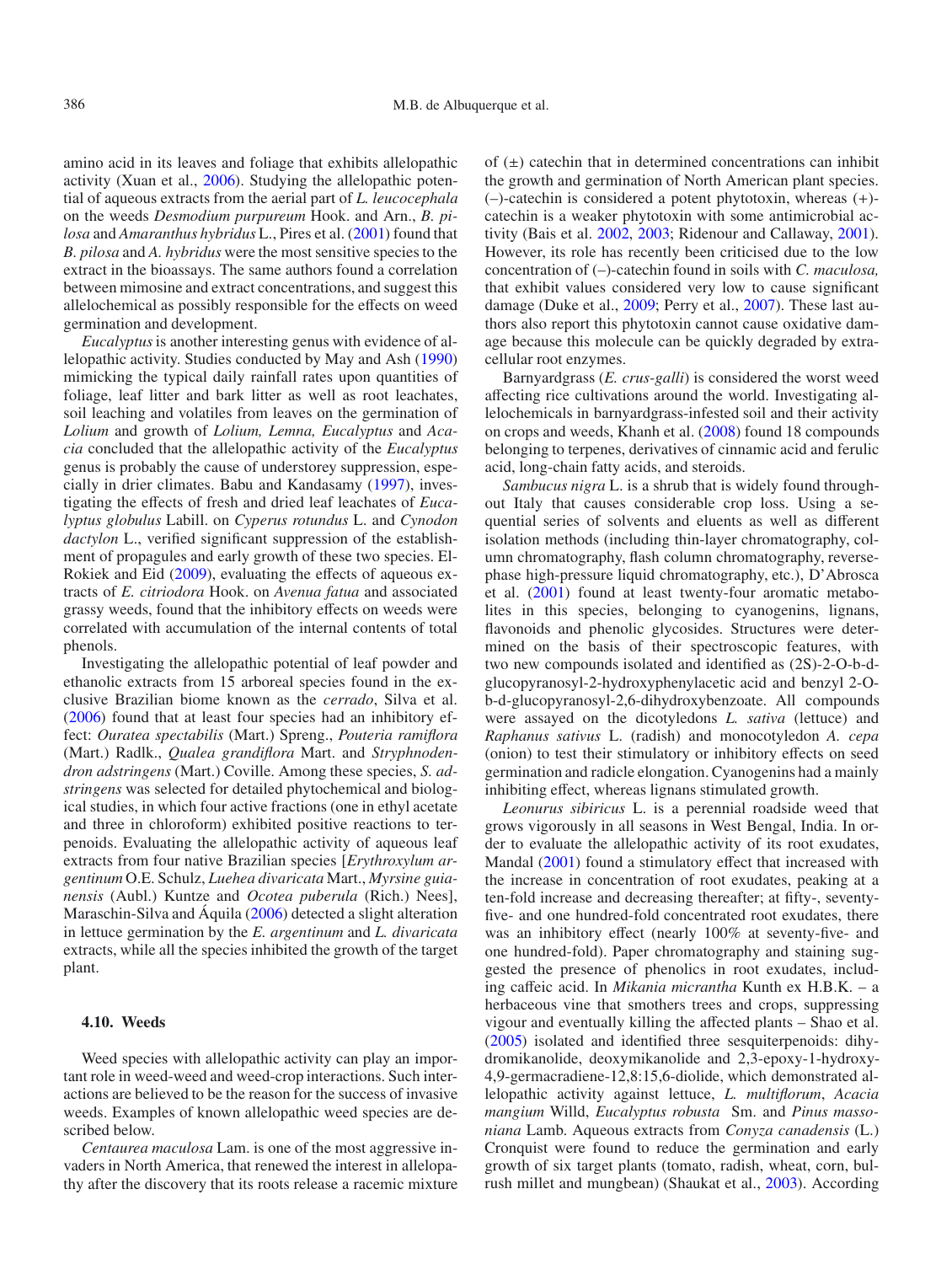to the authors cited, the addition of decaying shoots in sandy loam with 5, 10 and 20 g. 400  $g^{-1}$  of soil inhibited the germination and growth of bulrush millet at all dosages. Chromatographic analyses for phenolics revealed gallic acid, vanillic acid, cathecol and syringic acid.

*Artemisia vulgaris* L. is a North American invasive perennial that produces and releases a series of volatile compounds with an allelopathic effect. Barney et al. (2005) isolated and identified *via* gas chromatography coupled with mass spectrometry a set of terpenes from fresh leaves (camphor, eucalyptol, α-pinene and β-pinene). Comparing three plant populations, these authors verified that none of the individual monoterpenes could account for the observed phytotoxicity imparted by total leaf volatiles, suggesting a synergistic effect or activity of a component not tested.

Garlic mustard [*Alliaria petiolata* (M.Bieb.) Cavara & Grande] is another North American invasive herbaceous biennial that releases a series of glucosinolates and flavonoid glycosides (Vaughn and Berhow, 1999). Barto and Cipollini (2009), evaluating the half-lives of several flavonoid glycosides produced by *A. petiolata* in sterile and non-sterile soil at two temperatures, found that the flavonoid glycosides had half-lives in non-sterile soil ranging from 3 h to 12 h (the longest half-life was only 45.5 h in sterile soil). Based on these very low field levels and short half-lives the authors suggest that the allelopathic effects of *A. petiolata* are probably either due to the degradation of the produced compounds, or to other unknown mechanisms.

## **5. TECHNIQUES USED IN ALLELOPATHIC STUDIES**

As mentioned above, plant age, type of plant organ, cultivar and diverse environmental factors can either increase or reduce the release of allelochemicals. Given such a scenario, in which many agents can affect allelopathic activity, the choice of an adequate methodology for identifying allelopathic plants and/or allelochemicals is important. Some laboratory and greenhouse routine protocols are presented below:

#### **5.1. Bioassay using Petri dishes**

Bioassays with Petri dishes constitute the commonest technique and are, at times, part of a more elaborate study in allelopathy research. A bioassay consists of evaluating the effects of plant extracts (aqueous, hydroalcoholic, fractions from different solvents, etc.), volatile essential oils, and isolated or commercial chemicals on the germination and initial growth of a given target plant. The extracts are commonly made from leaves from the donor plant, but it is possible to test extracts from virtually any part of a plant (stems, roots, flowers, fruit and seeds). To carry out a bioassay, the bottom of the Petri plate is normally lined with filter paper and the seeds of the target plant are deposited to receive the solutions, often in different concentrations. The dishes may be kept in a Biochemical Oxygen Demand (BOD) chamber either in the dark or with

a programmed photoperiod depending on the photoblastism of the seed tested. A small variation in this protocol is the use of solid agar medium amended with the extracts or isolated substances. Germination velocity and percentage as well as shoot and root length are the variables commonly evaluated in these bioassays.

An et al. (1997) evaluated the phytotoxic properties of *Vulpia myuros* (L.) C.C. Gmel. residue extracts on wheat (*T. aestivum* L. cv. *Vulcan*) in the laboratory and found germination delay and inhibition as well as a reduction in coleoptile and root growth. Pérez-Leal et al. (2005), through Petri dish bioassays, verified that organic extracts (methanol and dichlorometane) of *Petiveria alliacea* L. were more phytotoxic on germination and initial development of lettuce and amaranth than water extracts.

#### **5.2. Competition tests**

Academically speaking, competition can be seen as the withdrawal from the environment of shared resources, whereas allelopathy consists of the addition of chemicals with phytotoxic potential (Olofsdotter et al., 2002). Despite this clear conceptual division, these same authors call attention to the fact that in field experiments this separation is almost impossible to detect. Thus, how to separate the effects of pure competition from allelopathy has been a dilemma among researchers when they are using pot experiments to confirm a plant species as allelopathic.

There are several methods to study competition effects that can be classified into four general types: additive, substitutive, systematic and neighbourhood (for more details see Radosevich et al., 1997). Among them, the additive type (that consists of keeping the density of one plant species constant while the other is changed) can be adapted to help identify allelopathic species. Based on the assumption that the response of the target plant is dependent on the concentration of allelochemicals available in the environment, in this type of experiment (also known as density-response) the number of donor species is maintained while the number of target plants is reduced. Thus, a constant number of donor species ensures that the volume of allelochemicals released into the environment is constant, and a smaller number of target plants ensures a larger volume of allelochemicals available for each target plant (Kruse et al., 2000; Weidenhamer, 1996). So, if the negative effects observed are due to competition, a lower density of plants would be better for the target species. With allelopathic action, however, a decrease in the number of target species leads to a higher dose of allelochemicals for each plant. Another variation of this technique consists of the use of plant residues or extracts, with a variation in the number of the target plants. This type of test can be performed in bioassays, in greenhouse or field experiments.

Tseng et al. (2003) performed a density-response phytotoxicity analysis of lettuce seedlings growing in soil mixed with powder from *Macaranga tanarius* (L.) Müll.Arg. leaves and found that the growth of the seedlings was most suppressed in the experiment with low seed density, suggesting that the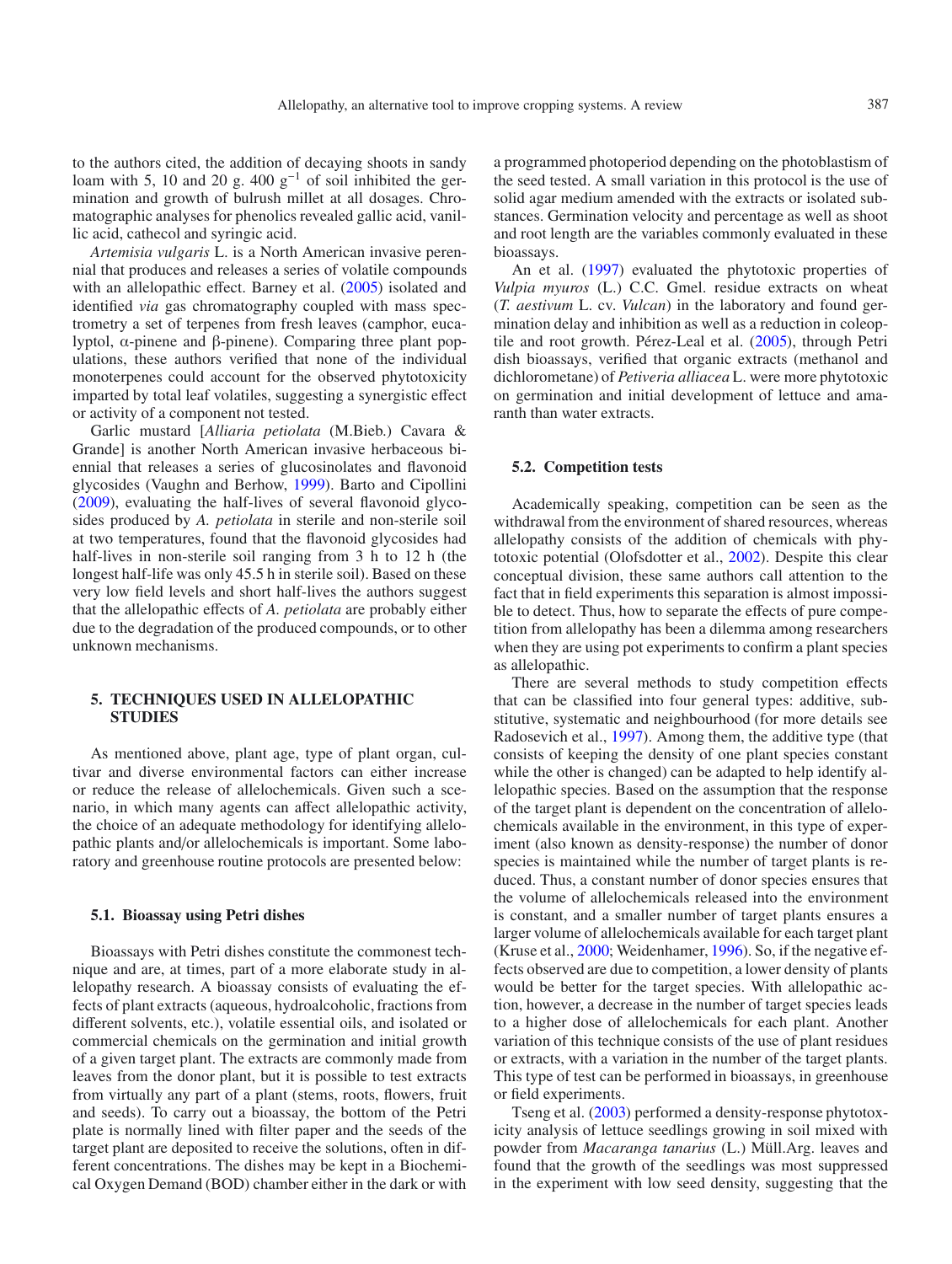phytotoxins produced during leaf decomposition inhibited the growth. Through a series of extraction procedures, the authors identified at least ten chemical compounds in *M. tanarius* leaves (nymphaeol-A, nymphaeol-B, nymphaeol-C, quercetin, abscisic acid, blumenol A, blumenol B, roseoside II, tanariflavanone A and tanariflavanone B). Among these compounds, quercetin, abscisic acid, blumenol A, blumenol B, tanariflavanone A and tanariflavaone B exhibited inhibitory effects on radicle growth in lettuce and weeds, among which abscisic acid was the greatest growth inhibitor.

Once a species is confirmed as allelopathic, the other types of competition experiments can be used to select from among genotypes/cultivars the one with major allelopathic potential, given that the rate of allelochemical release can differ within a given species (Kruse et al., 2000). A screening test with 102 Bangladesh rice cultivars and four target species [*L. sativum*, *L. sativa*, *E. crus-galli* and *Echinochloa colonum* (L.) Link. revealed at least one high-yielding cultivar – BR17, which inhibited shoot and root growth in the four species by approximately 59% (Kato-Noguchi et al., 2009).

#### **5.3. Residual toxicity in the soil**

Soil samples are collected in the rhizosphere of alleged allelopathic species and are used as substrate for the germination and growth of target species (Kruse et al., 2000). Soil samples from nearby areas, but without the alleged allelopathic species, are used as control. Aqueous extracts of these soils can also be used in Petri dish bioassays.

Growing six target species in soil collected from a field where Mexican sunflowers [*Tithonia diversifolia* (Hemsl.) A. Gray] had been grown for 5 years, Tongma et al. (2001) found a decrease in seed germination, shoot growth and root growth in all plant species tested when compared with those grown in soil from an area without the sunflower. Analysing the phytotoxicity of allelochemicals in soil on crops and weeds, Khanh et al. (2008) found that paddy soil infested with barnyardgrass exerted a strong inhibitory effect on growth. The authors used different water and EtOH solutions from resin-retained compounds that demonstrated strong phytotoxic action against the growth of rice and barnyardgrass, of which the water solutions were more inhibitive than the EtOH solutions. Using the resin separation method, the authors identified at least 18 chemical compounds. Kong et al. (2006) analysed soil samples surrounding the first root of different rice cultivars and found that only momilactone B, 3-isopropyl-5-acetoxycyclohexene-2-one-1 and 5,7,4'-trihydroxy-3',5'-dimethoxyflavone were released into the soil at phytotoxic levels from allelopathic rice cultivars in early growth stages. On the other hand, the concentration of phenolic acids released by living roots of allelopathic rice seedlings never reaches phytotoxic levels in the soil.

#### **5.4. Detoxification of the substrate**

Activated carbon has the ability to adsorb a wide range of organic compounds when mixed into the soil and such an ef-

fect can be used to evaluate allelopathic activity. Activated carbon indirectly reduces the action of phytotoxins, which may be absorbed and retained in the activated carbon, thus reducing their availability, particularly those with large structures. Therefore, it is assumed that if any substance can cause allelopathic activity, its effect is diminished or eliminated by the presence of activated carbon (Kruse et al., 2000). Activated carbon can be placed directly on the soil surface, incorporated into the soil, and mixed with plant extracts or in a hydroponic solution. The assessment of allelopathic activity is made by a comparison of treatments with a control (without the addition of activated carbon), in which inferior development is expected. Studying the effects of activated carbon on autotoxicity in *C. maculosa*, Perry et al. (2005) found a positive response in the seedling establishment of this weed with the addition of activated carbon to the soil. On the other hand, Ridenour and Callaway (2001) investigated allelopathic interactions between *C. maculosa* and *Festuca idahoensis* Elmer (the latter of which is a native American bunchgrass) in a competition experiment and found that the addition of activated carbon promoted a lesser production of leaf, stem and root biomass in *C. maculosa*. The authors suggest that the activated carbon reduced the effectiveness of *C. maculosa* root exudates, thereby competitively favouring *F. idahoensis*. Despite these interesting experiments, the use of activated carbon in field experiments may produce ambiguous results. As activated carbon indiscriminately absorbs organic exudates from crops and weeds, its addition to the soil does not necessarily offer benefits to crop plants. Activated carbon may bind molecules that act as a microbial growth factor, affecting the growth of the microbiota and indirectly affecting crop growth. Moreover, there is the as-yet unproven possibility that activated carbon amendment could sequester molecules released from the roots that inhibit the growth of pathogenic fungi and bacteria. Activated carbon may also sequester organic nitrogen and phosphorus from the soil, thereby reducing the mineralisation rate of these nutrients and their availability (Kulmatiski and Beard, 2006; Lau et al., 2008).

#### **5.5. Hydroponic experiments**

Hydroponics has been used as an interesting tool for investigations into allelopathy. A hydroponic apparatus can be used for two general purposes: (1) to serve as a medium for the diffusion and delivery of allelochemicals to target plants (the allelochemical source can be from crude plant extracts, isolated or commercial chemicals, etc.); and (2) for collection of root-exudated compounds that can be recovered for subsequent allelopathic bioassays and/or chemical identification.

Jose and Gillespie (1998) added juglone at three different concentrations (10<sup>-6</sup> M, 10<sup>-5</sup> M and 10<sup>-4</sup> M) to hydroponically grown corn and soybean seedlings. Within three days, this allelochemical significantly inhibited shoot and root growth rates, leaf photosynthesis, transpiration, stomatal conductance, and leaf and root respiration when compared with control (without juglone addition). The authors also concluded that soybean was more sensitive to juglone than corn, although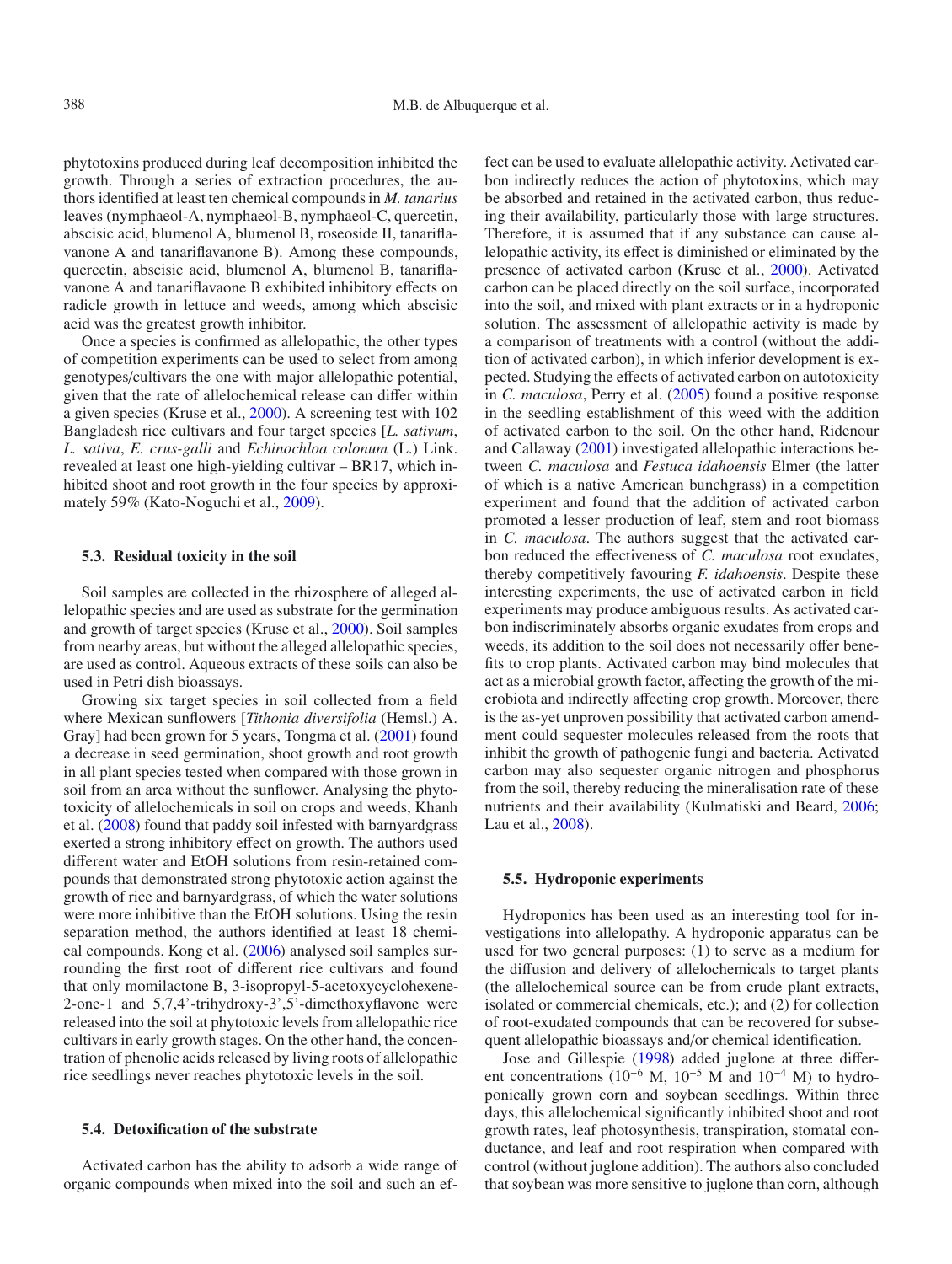both crops proved sensitive. A similar study was carried out by Nimbal et al. (1996) to evaluate the effects of sorgoleone on the growth of velvetleaf (*Abutilon theophrasti* Medic.), ivyleaf morningglory [*Ipomea hederacea* (L.) Jacq.], large crabgrass [*Digitaria sanguinalis* (L.) Scop.] and barnyardgrass (*E. crusgalli*).

The Continuous Root Exudates Trapping System (CRETS), which is an adaptation of the Nutrient Flow Technique (NFT), is an interesting hydroponic system for collecting and studying root-exudated compounds (Tang and Young, 1982). In this system, a thin film of nutrient solution flows continually through plastic channels or tanks, in which the roots are partially in the shallow stream of re-circulating solution and partially above it. The nutrient solution then drains back into the tank and is re-circulated to the plants. Before being pumped into the first tank, the solution passes through a column filled with adsorbent material (e.g., C-8, C-18 silica, XAD-4 resin or activated charcoal), in which the exudated organic solutes are trapped. The solutes are then recovered and their allelopathic activity is evaluated, following separation and identification through current analytical procedures.

Evaluating the allelopathic potential of watermelon root exudates recovered from a CRETS, Hao et al. (2007) found that the seedling growth of both watermelon and lettuce was significantly inhibited by watermelon root exudates and the degree of inhibition increased with the increase in the concentration of exudates, with inhibition most pronounced 41 to 50 days after transplanting. Ferulic acid and ρ-hydrobenzoic acid were the dominant phenolic compounds found in the root exudates using HPLC. Tsanuo et al. (2003) used the same method on the root exudates of the cattle forage legume *Desmodium uncinatum* (Jacq.) DC. The authors obtained three isoflavanones [5,7,2',4'-tetrahydroxy-6-(3 methylbut-2-enyl)isoflavanone (1), 4",5"-dihydro-5,2',4' trihydroxy-5"-isopropenylfurano-(2",3";7,6)-isoflavanone (2) and 4",5"-dihydro-2"-methoxy-5,4"-dihydroxy-5" isopropenylfurano-(2",3";7,6)-isoflavanone (3)] as well as a previously known isoflavone: 5,7,4'-trihydroxyisoflavone [genistein (4)]. These substances induced germination, but negatively affected the growth of *Striga hermonthica* (Del.) Benth, which is a parasitic plant of cereals. The authors hypothesise that such an occurrence may have prevented the normal attachment of *S. hermonthica* to the host plants as part of a protection mechanism.

#### **5.6. Amendment of plant residues**

The amendment of plant residues consists of the addition of different amounts of plant material to the substrate in order to test the allelopathic effect of its decay and the release of allelochemicals on the target species. However, given the possibility of an increase in microbial activity that could result in a depletion of nutrients, fertilisation or sterilisation of the substrate is recommended. This technique has been used in greenhouse and field experiments with relative success to exhibit allelopathic effects. Testing the effects of soil amendment with residues from an invasive weed, *Parthenium hys-* *terophorus* L., Singh et al. (2005) found that the addition of residues at 40 g.kg<sup> $-1$ </sup> of soil reduced the size and dry mass of *Brassica oleracea* L., *B. campestris* L. and *B. rapa* L. The authors credit these results to the release of water-soluble phenolics into the soil by *P. hysterophorus* residues. Batish et al. (2006), set up a similar experiment to verify the effect of *A. conyzoides* residues added to soil on the growth and nodulation of *Cicer arietinum* L., and verified that 10 g.kg<sup>-1</sup> residues incorporated into the soil were sufficient to cause significant reductions in all analysed variables. Soil amendment with *Chenopodium murale* L. residues reduced the growth, nodulation and macromolecule content of two legume crops (*C.arietinum* and *Pisum sativum* L.) (Batish et al., 2007). The amendment of soil by leaf residues from *Croton bonplandianum* Baill. was found to affect seedling height, size and number of leaves, and number of branches, capitula and seeds/plant of the weed *P. hysterophorus* (Thapar and Singh, 2006). The authors cited attribute the growth inhibition to a decrease in chlorophyll, sugars, protein and lipid content, whereas organic and amino acids were increased.

#### **5.7. Plant box method**

The plant box method is based on the principle of dose response, the intention of which is to link growth inhibition with the concentration of root exudates in the media. This is achieved by the use of agar as a diffusion medium, allowing the dispersion of allelochemicals exudated from roots of the donor plant to the target plant (Fujii, 1994; Nishihara et al., 2005), the latter of which is increasingly affected as it gets closer to the donor plant. The procedure consists of putting a donor plant in a cellulose (or nylon) tube and placing it in one corner of a plant box. The box is kept in ice and filled with autoclaved and cooled agar (40◦ C). After gelatinising the agar, seeds from the target plant are concentrically placed in the area around the donor plant and the container is sealed with clear wrap to prevent evaporation. The boxes are placed in a black vinyl pot to darken the roots of the target seedlings and kept in a Biochemical Oxygen Demand (BOD) chamber. A plant box without the donor plant is used as an untreated control. The expectation is that the allelopathic effects will be viewed gradually, correlating the effects with the distance of the target plants from the donor plant.

Parvez et al. (2003) used the plant box method to identify allelopathic activity in *Tamarindus indica* L. seedlings. Shiraishi et al. (2002) used the method to identify seven other ground-cover plant species. Nishihara et al. (2005) confirmed the influence of L-DOPA [L-3-(3,4-dihydroxyphenyl)alanine] as an allelochemical exudated from *Mucuna pruriens*(L.) D.C. roots using this method.

#### **5.8. The sandwich method**

The sandwich method consists of the use of a special sixwell multidish (Nalge Nunc International K.K.), in which dry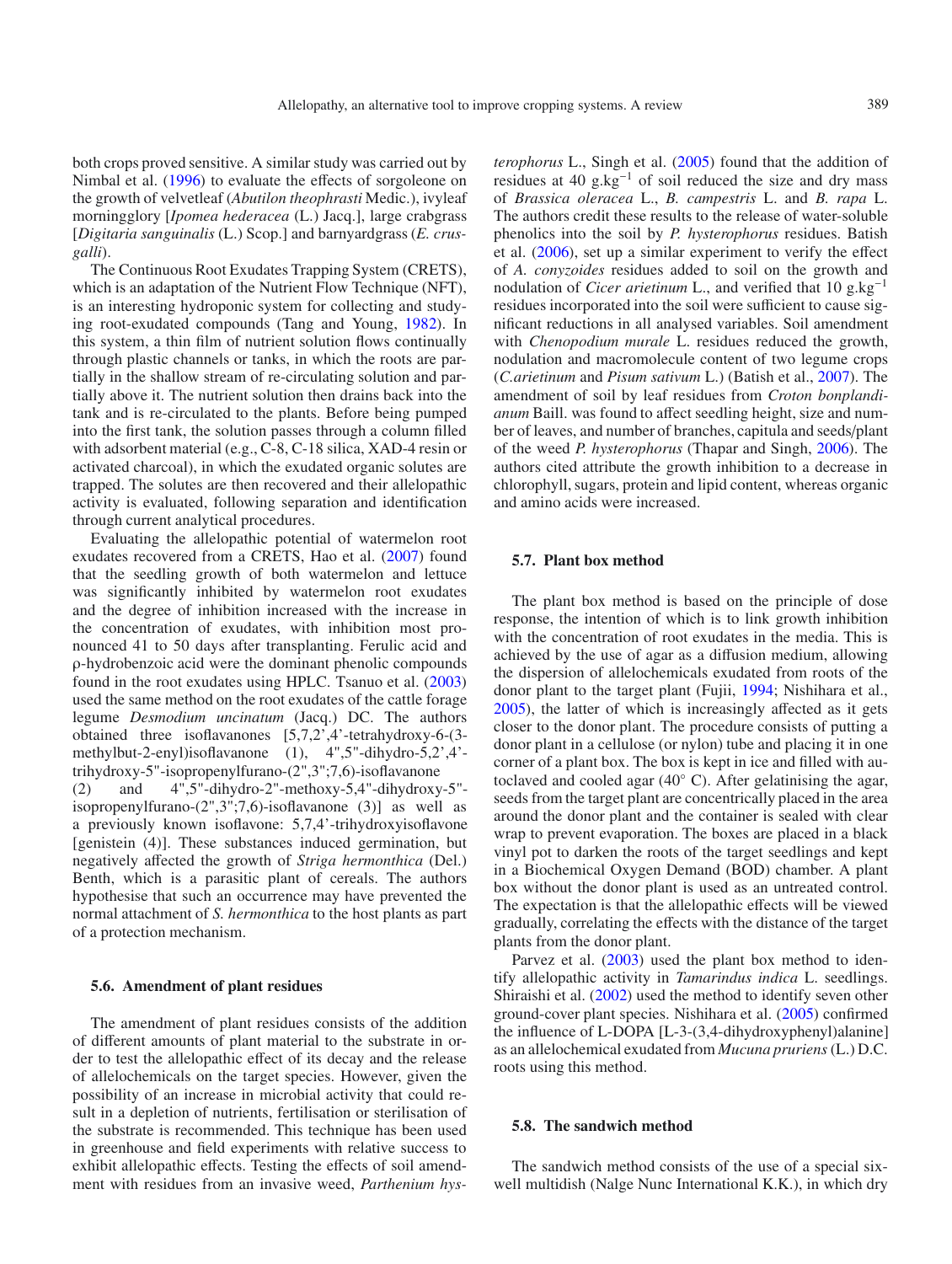leaves from the donor plant are placed at the bottom and autoclaved agar cooled to 40  $\degree$ C to 45  $\degree$ C is added. After gelatinising, the same volume of agar is added again, forming a doublelayer medium, on which seeds from the target plant are placed vertically at the surface. The system is then sealed and kept in a BOD chamber. Agar substrates alone are used as untreated controls (Fujii, 1994). Shiraishi et al. (2002) used this method to screen the allelopathic activity of leachates from seventyone plant leaf residues and found at least seven species that inhibited the growth of lettuce seedlings by more than 50%. Fujii et al. (2003) also used this method to screen 239 medicinal plant species and, based on the lettuce growth inhibition, highlighted species with strong activity [e.g., *Artabotrys odoratissimus* R. Br. ex Ker Gawl, *Annona cherimola* Mill. (both Annonaceae), *Dialium guineensis* Wild., *T. indica* (both Leguminosae), *Emblica pectinata* (Hook.f.) Ridley and *Hevea brasiliensis* L. (both Euphorbiaceae)].

## **6. GENETIC IMPROVEMENT OF ALLELOPATHIC ACTIVITY IN CROPS**

The enhancement of the weed-suppressing ability of allelopathic crops through an increase in the amount released and/or the prolongation of the release of allelochemicals and the overcoming of the problem of autotoxicity in some crops through genetic improvement have been suggested as possibilities to be explored (Kruse et al., 2000; Weston 1996). However, breeding to improve competitive or weed-suppressive ability in crops using traditional plant breeding has received less attention than for plant resistance to insects and diseases, probably due to the relative lack of understanding of the mechanisms of plant interference and the absence of a means of reliably selecting for enhanced weed-suppressive traits (Bertin et al., 2008).

Commonly, a major emphasis in breeding programmes has been placed on yield and disease resistance in edible crops, while for non-edible crops such as turfgrass, selection for turf quality and ability to compete effectively with surrounding vegetation has been important for low-maintenance cultivars. As a consequence, most edible crops possess low allelopathic capability, as detected by Bertholdsson (2004). This author, assessing the allelopathic potential of 127 landraces and cultivars of barley from four countries (that covered most of the gene pool resulting from 100 years of breeding), verified a decreasing trend in allelopathic activity as a possible consequence of the dilution of the genes from landraces.

Techniques such as traditional or molecular breeding and transgenics could be used to transfer allelopathic traits between cultivars of the same species or between species (Belz, 2007; Rice 1984). Genetically modified plants may be widely used in the future to reduce pesticides, such as organophosphates and organocarbonates, in agriculture as well as to remove the residue of agrochemicals and industrial or accidental contamination from the environment (Macek et al., 2008). However, studies designed for the accomplishment of these goals cannot be carried out in a single laboratory, which makes the collaboration of professionals from a wide range

of research fields necessary, such as biologists, ecologists, agronomists, natural product chemists, plant physiologists and geneticists (Olofsdotter, 2001).

Rice is the crop at the most advanced research stage regarding this subject due to the screening work that has been carried out since the late 1980s (Dilday et al., 1994; Jensen et al., 2001). According to Jensen et al. (2001), 12 000 accessions from USDA-ARS have been screened in field experiments for their potential regarding ducksalad [*Heteranthera limosa* (Sw.) Willd.], redstem (*Ammannia coccinea* Rottb.), broadleaf signalgrass [*Brachiaria platyphylla* (Griseb.) Nash], rice flatsedge (*Cyperus iria* L.), sprangletop (*Leptochloa* spp.) and barnyardgrass (*E. crus-galli*). Allelopathic genes could be transferred to rice; weeds could be inhibited; and the use of herbicides could be decreased (Yongjun et al., 2008). The use of marker-assisted selection through quantitative trait loci (QTL) to improve allelopathy in recombinant inbred line populations of rice has been suggested (Olofsdotter et al., 2002). Wheat, barley and oats (*Avena* ssp.) are examples of other crops that are currently under genetic investigation for the identification of encoding genes associated with allelopathic traits. However, current knowledge on allelopathic QTL remains incomplete (Belz, 2007).

Song et al. (2008) demonstrated the intensification of allelochemical biosynthesis in rice grown under stress nutrition (i.e., low levels of nitrogen). This experiment revealed the overexpression of genes that encode for PAL (phenylalanine ammonia-lyase), O-methyltransferase, triosephosphate isomerase and P450 – all related to the synthesis of phenolic compounds and detoxification. Moreover, a proteomic analysis of rice grown in the presence of barnyardgrass weeds (*E. crus-galli*) has revealed the induction of the following proteins: PAL, a thioredoxin and 3-hydroxy-3-methilglutarilcoenzyme A reductase 3 (HMGR) (Lin et al., 2004). The identification of these genes and proteins demonstrates different signs, plant-environment interactions or plant-plant communication triggering the biosynthesis of phenolic compounds that are also known to be involved in defence processes.

An analysis of *A. thaliana* transcripts after exposure to the allelochemical BOA has revealed the expression of oxydoreductases, aldo-ketoreductases, peroxidases, cytochrome P450 like proteins, glutathione S-transferases, glucosyltransferase and members of several families of efflux transporters for drugs; all these genes are involved in detoxification through the modification, conjugation or elimination of xenobiotics (Baerson et al., 2005). More recently, an analysis of the gene expression of *A. thaliana* though a micro-array following exposure to fagomine, gallic acid and rutin has revealed that genes expressed in response to allelochemicals share the same pathways triggered during the response to abiotic and biotic stress (Golisz et al., 2008).

The use of biotechnological tools for the enhancement of the allelopathic potential of some crops encounters difficulties, especially when the genes involved belong to very well-defined metabolic pathways and have seasonal, tissue and genotype variations in the production of their metabolics (Cambier et al., 2000; Reberg-Horton et al., 2005; Wu et al., 2000). For example, five genes are required for the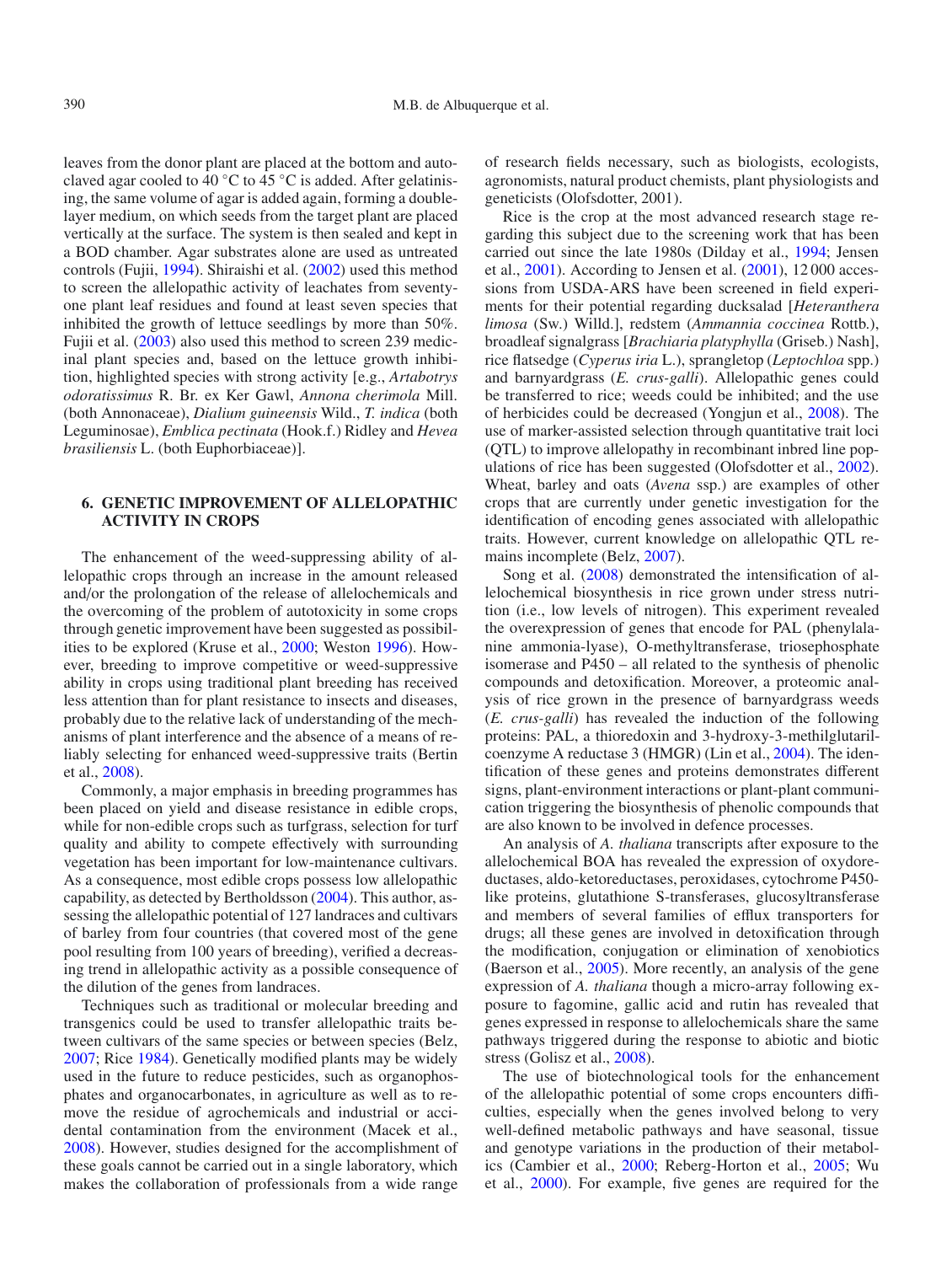biosynthesis of DIBOA in maize: *Bx1* to *Bx5*. *Bx1* encodes a trytophan synthase α homolog and *Bx2* to *Bx5* encode cytochrome P-450-dependent monooxygenases involved in the formation of oxidised DIBOA (Frey et al., 1997).

#### **7. CONCLUSION**

Studies on allelopathy in crops and weeds have been developed in the past few decades and the use of allelopathic crops in crop rotation, cover crops, green manure, intercropping, etc., has become a reality. However, allelopathy must be recognised as a dynamic process that involves more than just donor and target plants. Variations in the type of soil, water and nutrient availability, previous or companion crops, climate conditions, etc. are determinants of the occurrence of effective allelopathic activity. Modern methods and new approaches have helped identify potential allelochemicals and have led to a better understanding of the biosynthesis, release and dynamics of these allelochemicals in the soil. Genetic studies are just getting underway and gene identification and manipulation are currently seen as the next step in the establishment of allelopathic traits as important tools in weed management programmes.

#### **REFERENCES**

- Abdoul-Wahab A.S., Rice E.L. (1967) Plant inhibition by Johnson grass its possible significance in old-field sucession, Bull. Torrey Bot. Club 94, 486–497.
- An M., Pratley J.E., Haig T. (1997) Phytotoxicity of Vulpia residues: I. Investigation of aqueous extracts, J. Chem. Ecol. 23, 1979–1995.
- Anjum T., Bajwa R. (2007a) Field appraisal of herbicide potential of sunflower leaf extract against *Rumex dentatus*, Field Crops Res. 100, 139–142.
- Anjum T., Bajwa R. (2007b) The effect of sunflower leaf extracts on *Chenopodium album* in wheat fields in Pakistan, Crop Prot. 26, 1390–1394.
- Babu R.C., Kandasamy O.S. (1997) Allelopathic effect of *Eucalyptus globulus* Labill. on *Cyperus rotundus* L. and *Cynodon dactylon* L. Pers, J. Agron. Crop Sci. 179, 123–126.
- Baerson S.R., Sánchez-Moreiras A., Pedrol-Bonjoch N., Schulz M., Kagan I.A., Agarwal A.K., Reigosa M.J., Duke S.O. (2005) Detoxification and transcriptome response in *Arabidopsis* seedlings exposed to the allelochemical benzoxazolin-2(3*H*)-one, J. Biol. Chem. 280, 21867–21881.
- Baerson S.R., Dayan F.E., Rimando A.M., Nanayakkara N.P.D., Liu C.J., Schöder J., Fishbein M., Pan Z., Kagan I.A., Pratt L.H., Cordonnier-Pratt M.M., Duke S.O. (2008) A functional genomics investigation of allelochemical biosynthesis in *Sorghum bicolor* root hairs, J. Biol. Chem. 283, 3231–3247.
- Bais H.P., Vepachedu R., Gilroy S., Callaway R.M., Vivanco J.M. (2003) Allelopathy and exotic plant invasion: From molecules and genes to species interactions, Science 301, 1377–1380.
- Bais H.P., Walker, T.S , Stermitz, F.R., Hufbauer, R.A., Vivanco, J.M. (2002) Enantiomeric-dependent phytotoxic and antimicrobial activity of (-)-catechin. A rhizosecreted racemic mixture from spotted knapweed, Plant Physiol. 128, 1173–1179.
- Barnes J.P., Putnam A.R. (1983) Rye residues contribute to weed suppression in no-tillage cropping systems, J. Chem. Ecol. 9, 1045–1057.
- Barnes J.P., Putnam A.R. (1987) Role of benzoxazinones in allelopathy by rye (*Secale cereale* L.), J. Chem. Ecol. 13, 889–906.
- Barney J.N., Hay A.G., Weston L.A. (2005) Isolation and characterization of allelopathic volatiles from mugwort (*Artemisia vulgaris*), J. Chem. Ecol. 31, 247–265.
- Barto E.K., Cipollini D. (2009) Half-lives and field soil concentrations of *Alliaria petiolata* secondary metabolites, Chemosphere 76, 71–75.
- Batish D.R., Lavanya K., Singh H.P., Kohli R.K. (2007) Phenolic allelochemicals released by *Chenopodium murale* affect the growth, nodulation and macromolecule content in chickpea and pea, Plant Growth Regul. 51, 119–128.
- Batish D.R., Singh H.P., Kaur S., Kohli R.K. (2006) Phytotoxicity of *Ageratum conyzoide*s residues towards growth and nodulation of *Cicer arietinum*, Agric. Ecosyst. Environ. 113, 399–401.
- Belz R.G. (2007) Allelopathy in crop/weed interactions an update, Pest Manag. Sci. 63, 308–326.
- Ben-Hammouda M., Ghorbal H., Kremer R.J., Oueslati, O. (2001) Allelopathic effects of barley extracts on germination and seedlings growth of bread and durum wheats, Agronomie 21, 65–71.
- Bertholdsson, N.O. (2004) Variation in allelopathic activity over 100 years of barley selection and breeding, Weed Res. 44, 78–86.
- Bertholdsson N.O. (2005) Early vigour and allelopathy two useful traits for enhanced barley and wheat competitiveness against weeds, Weed Res. 45, 94–102.
- Bertin C., Weston L.A., Kaur H. (2008) Allelopathic crop development: Molecular and traditional plant breeding approaches, in: Janick J. (Ed.), Plant Breeding Reviews, John Wiley & Sons, Inc., Hoboken, New Jersey, Vol. 30, pp. 231–258.
- Bertin C., Yang X., Weston L.A. (2003) The role of root exudates and allelochemicals in the rhizosphere, Plant Soil 256, 67–83.
- Bhinu V.S., Narasimhan K., Swarup S. (2006) Plant natural products in the rhizosphere, in: Cseke L.J., Kirakosyan A., Kaufman P.B., Warber S., Duke J.A., Brielmann H. (Eds.), Natural products from plants. CRC Press, Boca Raton, FL, pp. 143–164.
- Bhowmik P.C., Inderjit. (2003) Challenges and opportunities in implementing allelopathy for natural weed management, Crop Prot. 22, 661–671.
- Blum U., Shafer S.R., Lehman M.E. (1999) Evidence for inhibitory allelopathic interactions involving phenolic acids in field soils: Concepts vs. an experimental model, Crit. Rev. Plant Sci. 18, 673– 693.
- Bogatek R., Gniazdowska A., Zakrzewska W., Orac K., Gawronski, S.W. (2006) Allelopathic effects of sunflower extracts on mustard seed germination and seedling growth, Biol. Plant. 50, 156–158.
- Burgos N.R., Talbert R.E., Kim K.S., Kuk Y.I. (2004) Growth inhibition and root ultrastruture of Cucumber seedlings exposed to allelochemicals from rye (*Secale cereale*), J. Chem. Ecol. 30, 671–689.
- Callaway R.M., Ridenour W.M. (2004) Novel weapons: invasive success and the evolution of increased competitive ability, Front. Ecol. Environ. 2, 436–443.
- Cambier V., Hance T., Hoffmann E. (2000) Variation of DIMBOA and related compounds content in relation to the age and plant organ in maize, Phytochemistry 53, 223–229.
- Chase W.R., Nair M.G., Putnam A.R., Mishra S.K. (1991) 2,2 -oxo-1,1 azobenzene: microbial transformation of rye (*Secale cereale* L.) allelochemical in field soils by *Acinetobacter calcoaceticus*: III, J. Chem. Ecol. 17, 1575–1584.
- Cheema Z.A. (1988) Weed control in wheat through sorghum allelochemicals, Ph.D. thesis, Agronomy Department, University of Agriculture, Faisalabad, Pakistan.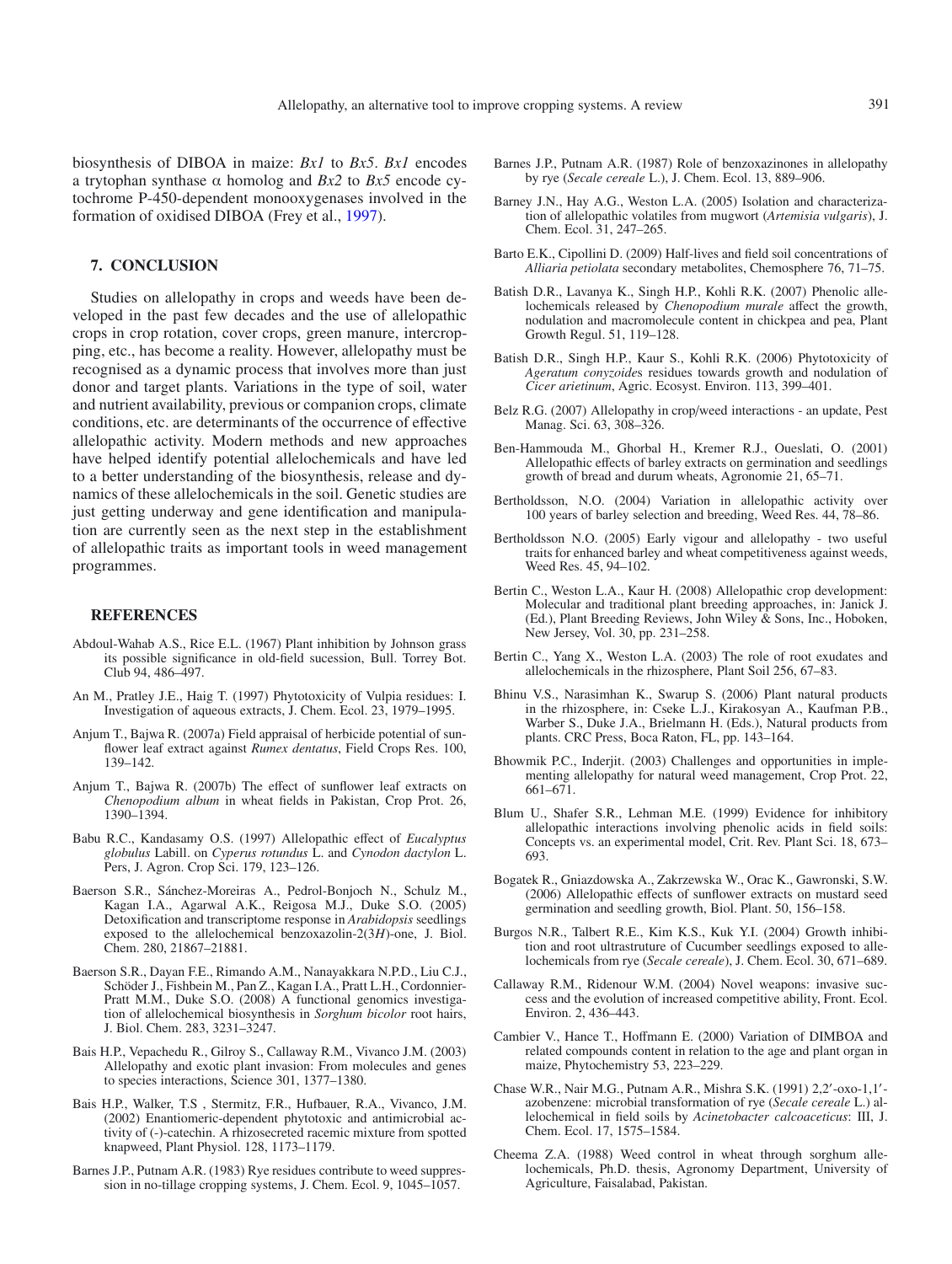- Cheema Z.A., Khaliq A. (2000) Use of sorghum allelopathic properties to control weeds in irrigated wheat in a semi arid region of Punjab, Agric. Ecosyst. Environ. 79, 105–112.
- Chon S.U., Jennings J.A., Nelson C.J. (2006) Alfalfa (*Medicago sativa* L.) autotoxicity: Current status, Allelopathy J. 18, 57–80.
- Crist C.R., Sherf A.F. (1973) Walnut wilt. Cornell University, Horticulture Extension Bulletin, Ithaca, NY.
- Cseke L.J., Kaufman P.B. (2006) Regulation of metabolite synthesis in plants, in: Cseke L.J., Kirakosyan A., Kaufman P.B., Warber S., Duke J.A., Brielmann H. (Eds.), Natural products from plants, CRC Press, Boca Raton, FL, pp. 101–141.
- Czarnota M.A., Paul R.N., Dayan F.E., Nimbal C.I., Weston L.A. (2001) Mode of action, localization of production, chemical nature, and activity of sorgoleone: A potent PSII inhibitor in *Sorghum* spp. root exudates, Weed Tech. 15, 813–825.
- Czarnota M.A., Paul R.N., Weston L.A., Duke S.O. (2003a) Anatomy of sorgoleone-secreting root hairs of Sorghum species, Int. J. Plant Sci. 164, 861–866.
- Czarnota M.A., Rimando A.M., Weston L.A. (2003b) Evaluation of seven sorghum (Sorghum sp.) accessions, J. Chem. Ecol. 29, 2073–2083.
- D'Abrosca B., DellaGreca M., Fiorentino A., Monaco P., Previtera L., Simonet A.M., Zarrelli A. (2001) Potential allelochemicals from *Sambucus nigra*, Phytochemistry 58, 1073–1081.
- Dayan F.E. (2006) Factors modulating the levels of the allelochemical sorgoleone in *Sorghum bicolor*, Planta 224, 339–346.
- Dayan F.E., Kagan I.A., Rimando A.M. (2003) Elucidation of the biosynthetic pathway of the allelochemical sorgoleone using retrobiosynthetic NMR analysis, J. Biol. Chem. 278, 28607–28611.
- Dayan F.E., Watson S.B., Nanayakkara N.P.D. (2007) Biosynthesis of lipid resorcinols and benzoquinones in isolated secretory plant root hairs, J. Exp. Bot. 58, 3263–3272.
- Dhima K., Vasilakoglou I., Lithourgidi A., Mecolari E., Keco R., Agolli X.H., Eleftherohorinos I. (2008) Phytotoxicity of 10 winter barley varieties and their competitive ability against common poppy and ivy-leaved speedwell, Exp. Agric. 4, 385–397.
- Dilday R.H., Lin J., Yan W. (1994) Identification of allelopathy in the USDA-ARS rice germplasm collection, Aust. J. Exp. Agr. 34, 907– 910.
- Ding J., Sun Y., Xiao C.L., Shi K., Zhou Y.H., Yu J.Q. (2007) Physiological basis of different allelopathic reactions of cucumber and figleaf gourd plants to cinnamic acid, J. Exp. Bot. 58, 3765– 3773.
- Dornbos D.L. Jr., Spencer G.F., Miller R.W. (1990) Medicarpin delays alfalfa seed germination and seedling growth, Crop Sci. 30, 162– 166.
- Dudai N., Poljakoff-Mayber A., Mayer A.M., Putievsky E., Lerner H.R. (1999) Essential oils as allelochemicals and their potential use as bioherbicides, J. Chem. Ecol. 25, 1079–1089.
- Duke S.O. (2003) Weeding with transgenes, Trends Biotechnol. 21, 192– 195.
- Duke S.O., Baerson S.R., Rimando A.M., Pan Z., Dayan F.E., Belz R.G. (2007) Biocontrol of weeds with allelopathy: Conventional and transgenic approaches, in: Vurro M., Gressel J. (Eds.), Novel biotechnologies for biocontrol agent enhancement and management, Springer, The Netherlands, pp. 75–85.
- Duke S.O., Dayan F.E., Bajsa J., Meepagala K.M., Hufbauer R.A., Blair A.C. (2009) The case against (-)-catechin involvement in allelopathy of *Centaurea stoebe* (spotted knapweed), Plant Signaling & Behavior 4, 422–424.
- Duke S.O., Romagni J.G., Dayan F.E. (2000) Natural products as sources for new mechanisms of herbicidal action, Crop Prot. 19, 583–589.
- Duke S.O., Scheffler B.E., Dayan F.E., Weston L.A., Ota E. (2001) Strategies for using transgenes to produce allelopathic crops, Weed Technol. 15, 826–834.
- Einhellig F.A. (1996) Interactions involving allelopathy in cropping systems, Agron. J. 88, 886–893.
- Einhellig F.A., Souza I.F. (1992) Phytotoxicity of sorgoleone found in grain sorghum root exudates, J. Chem. Ecol. 18, 1–11.
- El-Rokiek K.G., Eid R.A. (2009) Allelopathic effects of *Eucalyptus citriodora* on amaryllis and associated grassy weed, Planta Daninha 27, 887–899.
- Frey M., Chomet P., Glawischnig E., Stettner C., Grün S., Winklmair A., Wolfgang E., Bacher A., Meeley R.B., Briggs S.P., Simcox K., Gierl A. (1997) Analysis of a chemical plant defense mechanism in grasses, Science 277, 696–699.
- Fujii Y. (1994) Screening of allelopathic candidates by new specific discrimination, and assessment methods for allelopathy, and the inhibition of L-DOPA as the allelopathic substance from the most promising velvetbean (*Mucuna pruriens*), Bull. Natl. Inst. Agro-Environ. Sci. 10, 115–218 (in Japanese).
- Fujii Y., Parvez S.S., Parvez M.M., Ohmae Y., Iida O. (2003) Screening of 239 medicinal plant species for allelopathic activity using the sandwich method, Weed Biol. Manag. 3, 233–241.
- Furness N.H., Adomas B., Dai Q., Li S., Upadhyaya M.K. (2008) Allelopathic influence of Houndstongue (*Cynoglossum o*ffi*cinale*) and its modification by UV-B radiation, Weed Technol. 22, 101– 107.
- Gatti A.B., Perez S.C.J.G. A., Lima M. I. S. (2004) Atividade alelopática de extratos aquosos de *Aristolochia esperanzae* O. Kuntze na germinação e no crescimento de *Lactuca sativa* L. e *Raphanus sativus* L., Acta Bot. Bras. 18, 459–472.
- Gimsing A.L., Blæum J., Dayan F.E., Locke M.A., Sejerø L.H., Jacobsen C.S. (2009) Mineralization of the allelochemical sorgoleone in soil, Chemosphere 76, 1041–1047.
- Golisz A., Sugano M., Fujii Y. (2008) Microarray expression profiling of *Arabidopsis thaliana* L. in response to allelochemicals identified in buckwheat, J. Exp. Bot. 59, 3099–3109.
- Gorz H.J., Haag W.L., Speacht J.E., Haskins F.A. (1977) Assay of phidroxybenzaldehyde as a measure of hydrocyanic acid potential in sorghums, Crop Sci. 17, 578–582.
- Gu Y., Wang P., Kong C.H. (2008) Effects of rice allelochemicals on the microbial community of flooded paddy soil, Allelopathy J. 22, 299– 309.
- Hall A.B., Blum U., Fites R.C. (1982) Stress modification of allelopathy of *Helianthus annuus* L. debris on seed germination, Am. J. Bot. 69, 776–783.
- Hall M.H., Henderlong P.R. (1989) Alfalfa autotoxic fraction characterization and initial separation, Crop Sci. 29, 425–428.
- Hallak A.M.G., Davide L.C., Gavilanes M.L., Souza I.F. (1999) Efeito de exsudatos de raiz de sorgo (*Sorghum bicolor* L.) sobre características anatômicas do caule do feijoeiro (*Phaseolus vulgaris* L.), Ciênc. Agrotec. 23, 317–322.
- Hao Z.P., Christie Q.W.P., Li X.L. (2007) Allelopathic potential of watermelon tissues and root exudates, Sci. Hort. 112, 315–320.
- Hauck C., Muller S., Schildknecht H.A. (1992) A germination stimulant for parasitic flowering plants from *Sorghum bicolor*, a genuine host plant, J. Plant Physiol. 139, 474–478.
- Hess D.E., Ejeta G., Buttler L.G. (1992) Selection of sorghum genotypes expressing a quantitative biosynthetic trait that confers resistance to *Striga*, Phytochemistry 31, 493–497.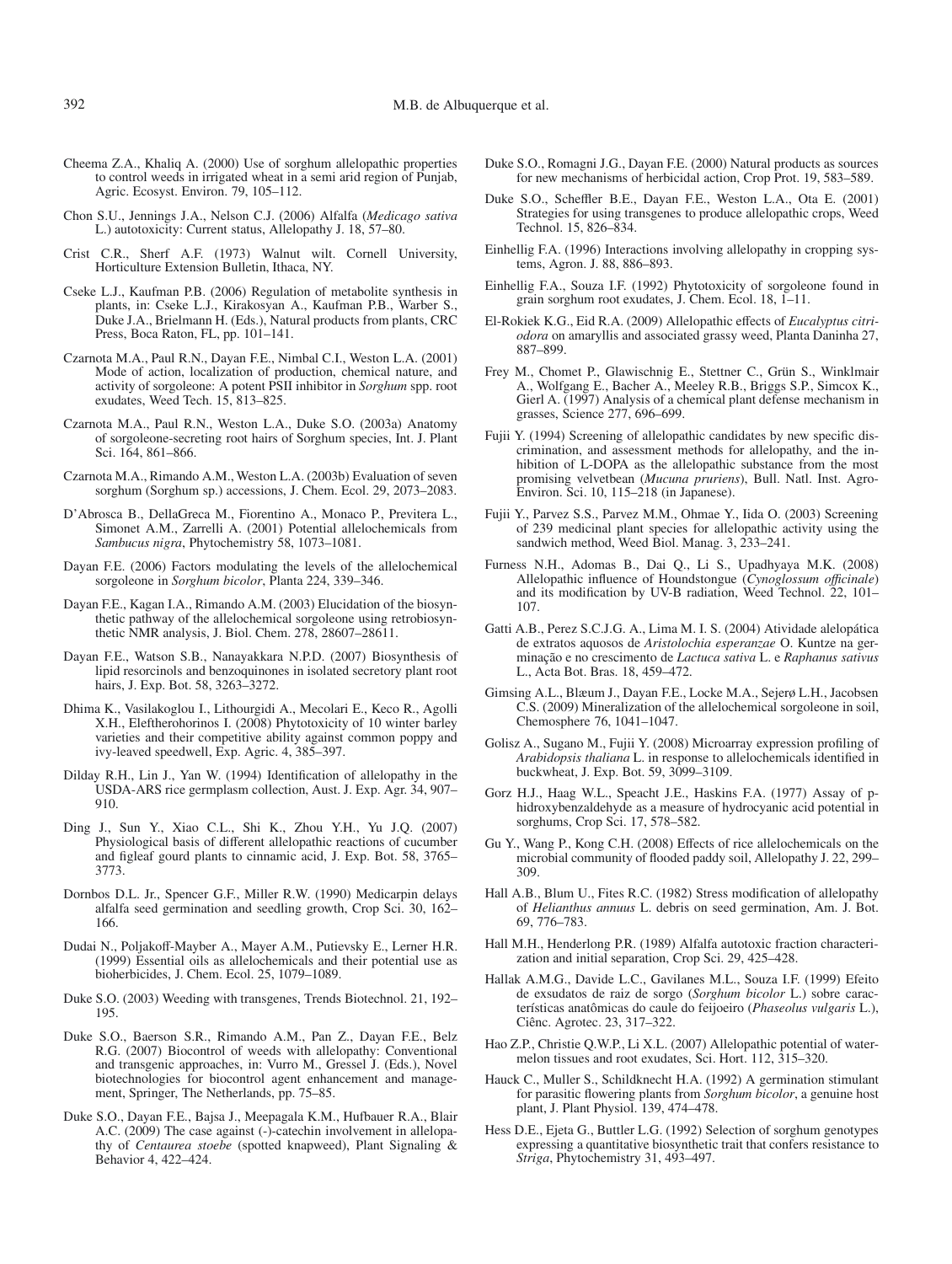- Inderjit (2001) Soil:environmental effects on allelochemical activity, Agron. J. 93, 79–84.
- Inderjit, Kaur M., Foy C.L. (2001) On the significance of field studies in allelopathy, Weed Technol. 15, 792–797.
- Jennings J.A., Nelson C.J. (1998) Influence of soil texture on Alfalfa autotoxicity, Agron. J. 90, 54–58.
- Jennings J.A., Nelson C.J. (2002) Zone of autotoxic influence around established alfalfa plants, Agron. J. 94, 1104–1111.
- Jensen E.H., Hartman B.J., Lundin F., Knapp S., Brookerd B. (1981) Autotoxicity of alfalfa. Max C. Fleischmann College of Agriculture, University of Nevada, Agricultural Experiment Station Bulletin Rep. 44.
- Jensen L.B., Courtois B., Shen L., Li Z., Olofsdotter M., Mauleon R.P. (2001) Locating genes controlling allelopathic effects against barnyardgrass in upland rice, Agron. J. 93, 21–26.
- Jose S., Gillespie A.R. (1998) Allelopathy in black walnut (*Juglans nigra* L.) alley cropping. II. Effects of juglone on hydroponically grown corn (*Zea mays* L.) and soybean (*Glycine max* L. Merr.) growth and physiology, Plant Soil 203, 199–206.
- Kagan I.A., Rimando A.M., Dayan F.E. (2003) Chromatographic separation and *in vitro* activity of sorgoleone congeners from the roots of *Sorghum bicolor,* J. Agric. Food Chem. 51, 7589–7595.
- Kato-Noguchi H., Ino T. (2005) Possible involvement of momilactone B in rice allelopathy, J. Plant Physiol. 162, 718–721.
- Kato-Noguchi H., Ino T., Ota K. (2008) Secretion of momilactone A from rice roots to the rhizosphere, J. Plant Physiol. 165, 691–696.
- Kato-Noguchi H., Salam M.A., Kobayashi T. (2009) A quick seeding test for allelopathic potential of Bangladesh rice cultivars, Plant Prod. Sci. 12, 47–49.
- Khanh T.D., Xuan T.D., Chung I.M. (2007) Rice allelopathy and the possibility for weed management, Ann. Appl. Biol. 151, 325–339.
- Khanh T.D., Xuan T.D., Chung I.M., Tawata S. (2008) Allelochemicals of barnyardgrass-infested soil and their activities on crops and weeds, Weed Biol. Manag. 8, 267–275.
- Kim S.Y., Madrid A.V., Park S.T., Yang S.J., Olofsdotter M. (2005) Evaluation of rice allelopathy in hydroponics, Weed Res. 45, 74– 79.
- Kobaisy M., Tellez M.R., Webber C.L., Dayan F.E., Schrader K.K., Wedge D.E. (2001) Phytotoxic and fungitoxic activities of the essential oil of Kenaf (*Hibiscus cannabinus* L.) leaves and its composition, J. Agric. Food Chem. 49, 3768–3771.
- Kong C., Hu F., Xu X. (2002) Allelopathic potential and chemical constituints of volatiles from *Ageratum conyzoides* under stress, J. Chem. Ecol. 28, 1173-1182.
- Kong C., Liang W., Xu X., Hu F., Wang P., Jiang Y. (2004) Release and activity of allelochemicals from allelopathic rice seedlings, J. Agric. Food Chem. 52, 2861–2865.
- Kong C.H., Li H.B., Hu F., Xu X.H., Wang P. (2006) Allelochemicals released by rice roots and residues in soil, Plant Soil 288, 47–56.
- Krogh S.S., Mensz S.J.M., Nielsen S.T., Mortensen A.G., Christophersen C., Fomsgaard I.S. (2006) Fate of Benzoxazinone allelochemicals in soil after incorporation of wheat and rye sprouts, J. Agric. Food Chem. 54, 1064–1074.
- Kruse M., Strandberg M., Strandberg B. (2000) Ecological effects of allelopathic plants. A review, Department of Terrestrial Ecology, Silkeborg, Denmark, Rep. No. 315.
- Kulmatiski A., Beard K.H. (2006) Activated carbon as a restoration tool: Potential for control of invasive plants in abandoned agricultural fields, Restor. Ecol. 14, 251–257.
- Lau J.A., Puliafico K.P., Kopshever J.A., Steltzer H., Jarvis E.P., Schwarzländer M., Strauss S.Y., Hufbauer R.A. (2008) Inference

of allelopathy is complicated by effects of activated carbon on plant growth, New Phytol. 178, 412–423.

- Lin W., He H., Shen L., Chen X., Ke Y., Guo Y., He H. (2004) A proteomic approach to analysing rice allelopathy on barnyard grass (*Echinochloa crus-galli* L.), in: Proceedings of the 4th International Crop Science Congress, Brisbane, Australia [\(http:](http://www.cropscience.org.au/icsc2004/poster/2/4/1/1414_xionglw.htm)// [www.cropscience.org.au](http://www.cropscience.org.au/icsc2004/poster/2/4/1/1414_xionglw.htm)/icsc2004/poster/2/4/1/1414\_xionglw.htm – access in October 01, 2008).
- Liu D.L., Lovett J.V. (1993) Biologically active secondary metabolites of barley. I. Developing techniques and assessing allelopathy in barley, J. Chem. Ecol. 19, 2217–2230.
- Macek T., Kotrba P., Svatos A., Novakova M., Demnerova K., Mackova M. (2008) Novel roles for genetically modified plants in environmental protection, Trends Biotechnol. 262, 146–152.
- Macías F.A., Oliva R.M., Varela R.M., Torres A., Molinillo J.M.G. (1999a) Allelochemicals from sunflower leaves cv. Peredovick, Phytochemistry 52, 613–621.
- Macías F.A., Varela, R.M. Torres, A. Molinillo, J.M.G. (1999b) New bioactive plant Heliannuols from cultivar sunflower leaves, J. Nat. Prod. 62, 1636–1639.
- Macías F.A., Oliveros-Bastidas A., Marín D., Castellano D., Simonet A.M., Molinillo J.M.G. (2004a) Degradation studies on Benzoxazinoids. Soil degradation dynamics of 2,4-Dihydroxy-7-methoxy-(2H)-1,4-benzoxazin-3(4H)-one (DIMBOA) and its degradation products, phytotoxic allelochemicals from Gramineae, J. Agric. Food Chem. 52, 6402–6413.
- Macías F.A., Molinillo J.M.G., Chinchilla D., Galindo J.C.G. (2004b) Heliannanes - A structure-activity relationship (SAR) study, in: Macías F.A., Galindo J.C.G., Molinillo J.M.G., Cuttler H.G. (Eds.), Allelopathy: Chemistry and mode of action of allelochemicals, CRC Press, Boca Raton, Florida, pp. 103–124.
- Mandal S. (2001) Allelopathic activity of root exudates from *Leonurus sibiricus* L. (Raktodrone), Weed Biol. Manag. 1, 170–175.
- Maraschin-Silva F., Aqüila M.E.A. (2006) Contribuição ao estudo do potencial alelopático de espécies nativas, Rev. Árvore 30, 547–555.
- Mattner S.W. (2006) The impact of pathogens on plant interference and allelopathy, in: Inderjit, Mukerji K.G. (Eds.), Allelochemicals: Biological control of plant pathogens and diseases. Springer, The Netherlands, pp. 79–101.
- Mattner S.W., Parbery D.G. (2001) Rust-enhanced allelopathy of perennial Ryegrass against White clover, Agron. J. 93, 54–59.
- May F.E., Ash J.E. (1990) An assessment of the allelopathic potential of Eucalyptus, Aust. J. Bot. 38, 245–254.
- Miller D.A. (1996) Allelopathy in forage crop systems, Agron. J. 88, 854–859.
- Mwaja V.N., Masiunas J.B., Weston L.A. (1995) Effect of fertility on biomass, phytotoxicity, and allelochemical content of cereal rye, J. Chem. Ecol. 21, 81–96.
- Nair M.G., Whiteneck C.J., Putnam A.R. (1990) 2,2'-oxo-1,1' azobenzene, a microbially transformed allelochemical from 2,3 benzoxazolinone, J. Chem. Ecol. 16, 353–364.
- Netzly D.H., Butler L.G. (1986) Roots of sorghum exude hydrophobic droplets containing biologically active components, Crop Sci. 26, 775–777.
- Netzly D.H., Riopel J.L., Ejeta G., Butler L.G. (1988) Germination stimulants of witched (*Striga asiatica*) from hydrophobic root exudates of sorghum (*Sorghum bicolor*), Weed Sci. 36, 441–446.
- Nicolieur G.F., Pope D.F., Thompson A.C. (1983) Biological activity of dhurrin and other compounds from Johnson grass (*Sorghum halapense*), J. Agric. Food Chem. 31, 744–748.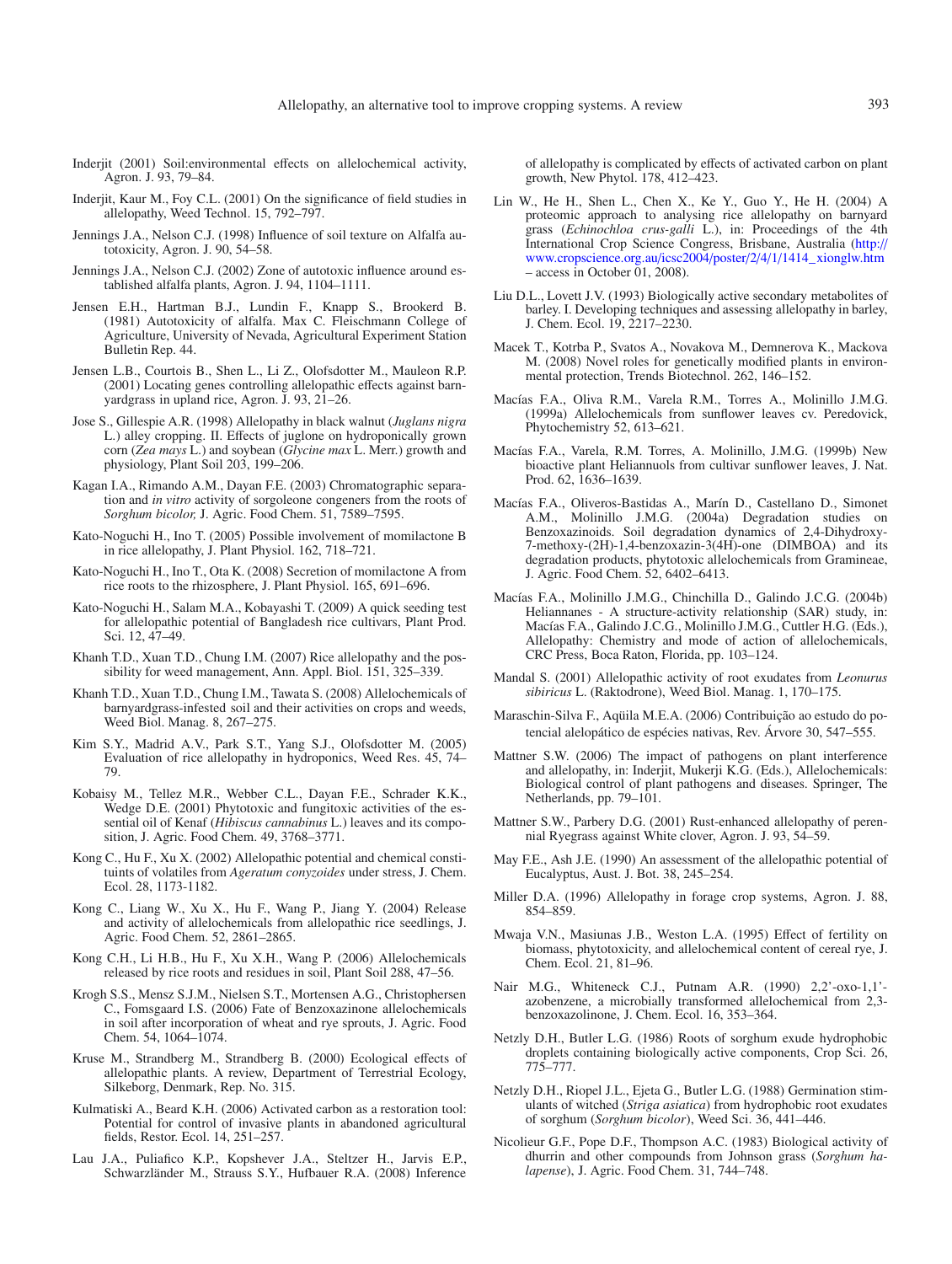- Nimbal C.I., Pedersen J.F., Yerkes C.N., Weston L.A., Weller S.C. (1996) Phytotoxicity and distribution of sorgoleone in grain sorghum germplasm, J. Agric. Food Chem. 44, 1343–1347.
- Nishihara E., Parvez M.M., Araya H., Kawashima S., Fujii Y. (2005) L-3-(3,4-dihydroxyphenyl)alanine (L-DOPA), an allelochemical exuded from velvetbean (*Mucuna pruriens*) roots, Plant Growth Regul. 45, 113–120.
- Ohno S., Tomita-Yokotani K., Kosemura S., Node M., Suzuki T., Amano M., Yasui K., Goto T., Yamamura S., Hasegawa K. (2001) A species-selective allelopathic substance from germinating sunflower (*Helianthus annuus* L.) seeds, Phytochemistry 56, 577–581.
- Olofsdotter M., Navarez D., Moody K. (1995) Allelopathic potential in rice (*Oryza sativa* L.) germplasm, Ann. Appl. Biol. 127, 543–560.
- Olofsdotter M., Jensen L.B., Courtois B. (2002) Improving crop competitive ability using allelopathy - An example from rice, Plant Breed. 121, 1–9.
- Om H., Dhiman S.D., Kumar S., Kumar H. (2002) Allelopathic response of *Phalaris minor* to crop and weed plants in rice–wheat system, Crop Prot. 21, 699–705.
- Oueslati O. (2003) Allelopathy in two durum wheat (*Triticum durum* L.) varieties, Agric. Ecosyst. Environ. 96, 161–163.
- Oueslati O., Ben-Hammouda M., Ghorbal M.H., Guezzah M., Kremer R.J. (2005) Barley autotoxicity as influenced by varietal and seasonal variation, J. Agron. Crop Sci. 191, 249–254.
- Overland L. (1966) The role of allelopathic substances in the "smother crop" barley, Am. J. Bot. 53, 423–432.
- Parvez S.S., Parvez M.M., Fujii Y., Gemma H. (2003) Allelopathic competence of *Tamarindus indica* L. root involved in plant growth regulation, Plant Growth Regul. 41, 139–148.
- Pérez F.J., Ormeno-Nunez J. (1993) Weed growth interference from temperate cereals: the effect of a hydroxamic-acids-exuding rye (*Secale cereale* L.) cultivar, Weed Res. 33, 115–119.
- Pérez-Leal R., García-Mateos M.R., Vásquez-Rojas T.R., Colinas-Léon M.T. (2005) Allelopathic potential of *Petiveria alliacea* L., Agron. Sustain. Dev. 25, 177–182.
- Perry L.G., Thelen G.C., Ridenour W.M., Callaway R.M., Paschke M.W., Vivanco J.M. (2007) Concentrations of the allelochemical  $(\pm)$ -Catechin in Centaurea maculosa soils, J. Chem. Ecol. 33, 2337– 2344.
- Perry L.G., Thelen G.C., Ridenour W.M., Weir T.L., Callaway R.M., Paschke M.W., Vivanco J.M. (2005) Dual role for an allelochemical: (+/-)-catechin from Centaurea maculosa root exudates regulates conspecific seedling establishment, J. Ecol. 93, 1126–1135.
- Pires N.M., Prates H.T., Pereira Filho I.A., Oliveira R.S. Jr., Faria T.C.L. (2001) Atividade alelopática da leucena sobre espécies de plantas daninhas, Sci. Agr. 58, 61–65.
- Qasem J.R. (2001) Allelopathic potential of White top and Syrian sage on vegetable crops, Agron. J. 93, 64–71.
- Rabotnov T.A. (1982) Importance of the evolutionary approach to the study of allelopathy, Ékologia 3, 5–8.
- Radosevich S.R., Holt J., Ghersa C. (1997) Weed ecology: Implications for management, 2nd ed., John Wiley & Sons, New York.
- Reberg-Horton S.C., Burton J.D., Daneower D.A., Ma G., Monks D.W., Murphy J.P., Ranells N.N., Williamson J.D., Creamer N.G. (2005) Changes over time in the allelochemical content of ten cultivars of rye (*Secale cereale* L.), J. Chem. Ecol. 31, 179–193.
- Resende M.L.V., Salgado S.M.L., Chaves Z.M. (2003) Espécies ativas de oxigênio na resposta de defesa de plantas a patógenos, Fitopatol. Bras. 28, 123–130.

Rice E.L. (1984) Allelopathy, 2nd ed., Academic Press, Orlando.

- Ridenour W.M., Callaway R.M. (2001) The relative importance of allelopathy in interference: the effects of an invasive weed on a native bunchgrass, Oecologia 126, 444–450.
- Rudrappa T., Bonsall J., Gallagher J.L., Seliskar D.M., Bais H.P. (2007) Root-secreted allelochemical in the noxious weed *Phragmites australis* deploys a reactive oxygen species response and microtubule assembly disruption to execute rhizotoxicity, J. Chem. Ecol. 33, 1898–1918.
- Russo V.M., Webber III C.L., Myers D.L. (1997) Kenaf extract affects germination and post-germination development of weed, grass and vegetable seeds, Ind. Crop. Prod. 6, 59–69.
- Santos O.G. (1996) Alelopatia de genótipos de sorgo (*Sorghum bicolor*) em sistemas de cultivo de hortaliças. (M.Sc. Dissertation), Universidade de Brasília, Brasília, 27 p.
- Seguin P., Sheaffer C.C., Schmitt M.A., Russelle M.P., Randall G.W., Peterson P.R., Hoverstad T.R., Quiring S.R., Swanson D.R. (2002) Alfalfa autotoxicity: Effects of reseeding delay, original stand age, and cultivar, Agron. J. 94, 775–781.
- Seigler D.S. (1996) Chemistry and mechanisms of allelopathic interactions, Agron. J. 88, 876–885.
- Shao H., Peng S., Wei X., Zhang D., Zhang C. (2005) Potential allelochemicals from an invasive weed *Mikania micrantha* H.B.K., J. Chem. Ecol. 31, 1657–1668.
- Shaukat S.S., Munir N., Siddiqui I.A. (2003) Allelopathic responses of *Conyza canadensis* (L.) Cronquist: A cosmopolitan weed, Asian J. Plant Sci. 2, 1034–1039.
- Shiraishi S., Watanabe I., Kuno K., Fujii Y. (2002) Allelopathic activity of leaching from dry leaves and exudate from roots of ground cover plants assayed on agar, Weed Biol. Manag. 2, 133–142.
- Silva G.B., Martim L., Silva C.L., Young M.C.M., Ladeira A.M. (2006) Potencial alelopático de espécies arbóreas nativas do Cerrado, Hoehnea 33, 331–338.
- Singh H.P., Batish D.R., Kohli R.K. (2003) Allelopathic interactions and allelochemicals: New possibilities for sustainable weed management, Crit. Rev. Plant Sci. 22, 239–311.
- Singh H.P., Batish D.R., Pandher J.K., Kohli R.K. (2005) Phytotoxic effects of *Parthenium hysterophorus* residues on three Brassica species, Weed Biol. Manag. 5, 105–109.
- Song B., Xiong J., Fang C., Qiu L., Lin R., Liang Y., Lin W. (2008) Allelopathic enhancement and differential gene expression in rice under low nitrogen treatment, J. Chem. Ecol. 34, 688–695.
- Streibig J.D., Dayan F.E., Rimando A.M., Duke S.O. (1999) Joint action of natural and synthetic photosystem II inhibitors, Pestic. Sci. 55, 137–146.
- Tabaglio V., Gavazzi C., Schulz M., Marocco A. (2008) Alternative weed control using the allelopathic effect of natural benzoxazinoids from rye mulch, Agron. Sustain. Dev. 28, 397–401.
- Taiz L., Zeiger E. (2006) Plant Physiology, 4th ed., Sinauer Associates, Inc., Massachusetts.
- Tang C.-S., Young C.-C. (1982) Collection and identification of allelopathic compounds from the undisturbed root system of Bigalta Limpograss (*Hemarthria altissima*), Plant Physiol. 69, 155–160.
- Thapar R., Singh N. B. (2006) Effects of leaf-residues of *Croton bonplandianum* on growth and metabolism of *Parthenium hysterophorus* L., Allelopathy J. 18, 255–266.
- Tharayil N., Bhowmik P. C., Xing B. (2008) Bioavailability of allelochemicals as affected by companion compounds in soil matrices, J. Agric. Food Chem. 56, 3706-3713.